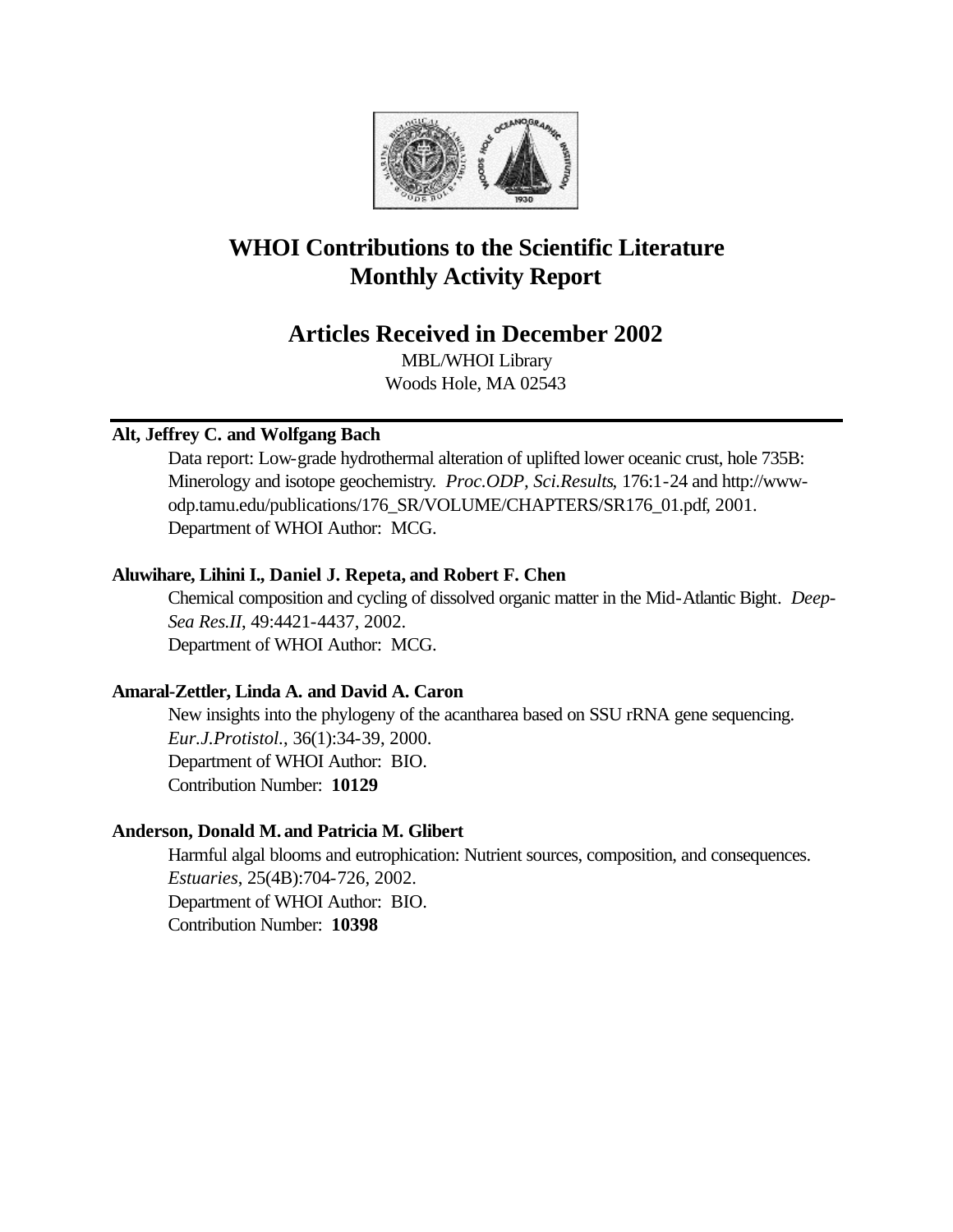# **Andreasen, Eric A., Mark E. Hahn, Warren Heideman, Richard E. Peterson, and Robert L. Tanguay**

The zebrafish (*Danio rerio*) aryl hydrocarbon receptor type 1 (zfAHR1) is a novel vertebrate receptor. *Mol.Pharmacol.*, 62:234-249, 2002. Department of WHOI Author: BIO. Contribution Number: **10571**

# **Andrews, A. E., K. A. Boering, B. C. Daube, S. C. Wofsy, E. J. Hintsa, E. M. Weinstock, and T. P. Bui**

Empirical age spectra for the lower tropical stratosphere from in situ observations of  $CO<sub>2</sub>$ : Implications for stratospheric transport. *J.Geophys.Res.*, 104(D21):26581-26595, 1999. Department of WHOI Author: MCG.

# **Antia, Avan N., Wolfgang Koeve, Gerhard Fischer, Thomas Blanz, Detlef Schulz-Bull, Jan Scholten, Susanne Neuer, Klaus Kremling, Joachim Kuss, Rolf Peinert, Dirk Hebbeln, Ulrich Bathmann, Maureen Conte, Uwe Fehner, and B. Zeitzschel**

Basin-wide particulate carbon flux in the Atlantic Ocean: Regional export patterns and potential for atmospheric CO2 sequestration. *Global Biogeochem.Cycles*, 15(4):845-862, 2001. Department of WHOI Author: MCG.

#### **Arnofsky, Pamela F.**

*Spiomenia spiculata* gen. et sp. Nov. (Aplacophera: Neomeniomorpha) collected from the deep waters of the West European Basin. *The Veliger*, 43(2):110-117, 2000. Department of WHOI Author: BIO. Contribution Number: **9747**

## **Atherton, Juli**

Forced Rossby waves in a basin with a meridional barrier and bottom friction. *Nuovo Cimento Soc.Ital.Fis.C-Geophys.Space Phys.*, 23(5):525-546, 2000. Department of WHOI Author: PO. Contribution Number: **10095**

#### **Bachmayer, Ralf, Louis L. Whitcomb, and Mark A. Grosenbaugh**

An accurate four-quadrant nonlinear dynamical model for marine thrusters: Theory and experimental validation. *IEEE J.Oceanic Eng.*, 25(1):146-159, 2000. Department of WHOI Author: AOPE. Contribution Number: **9883**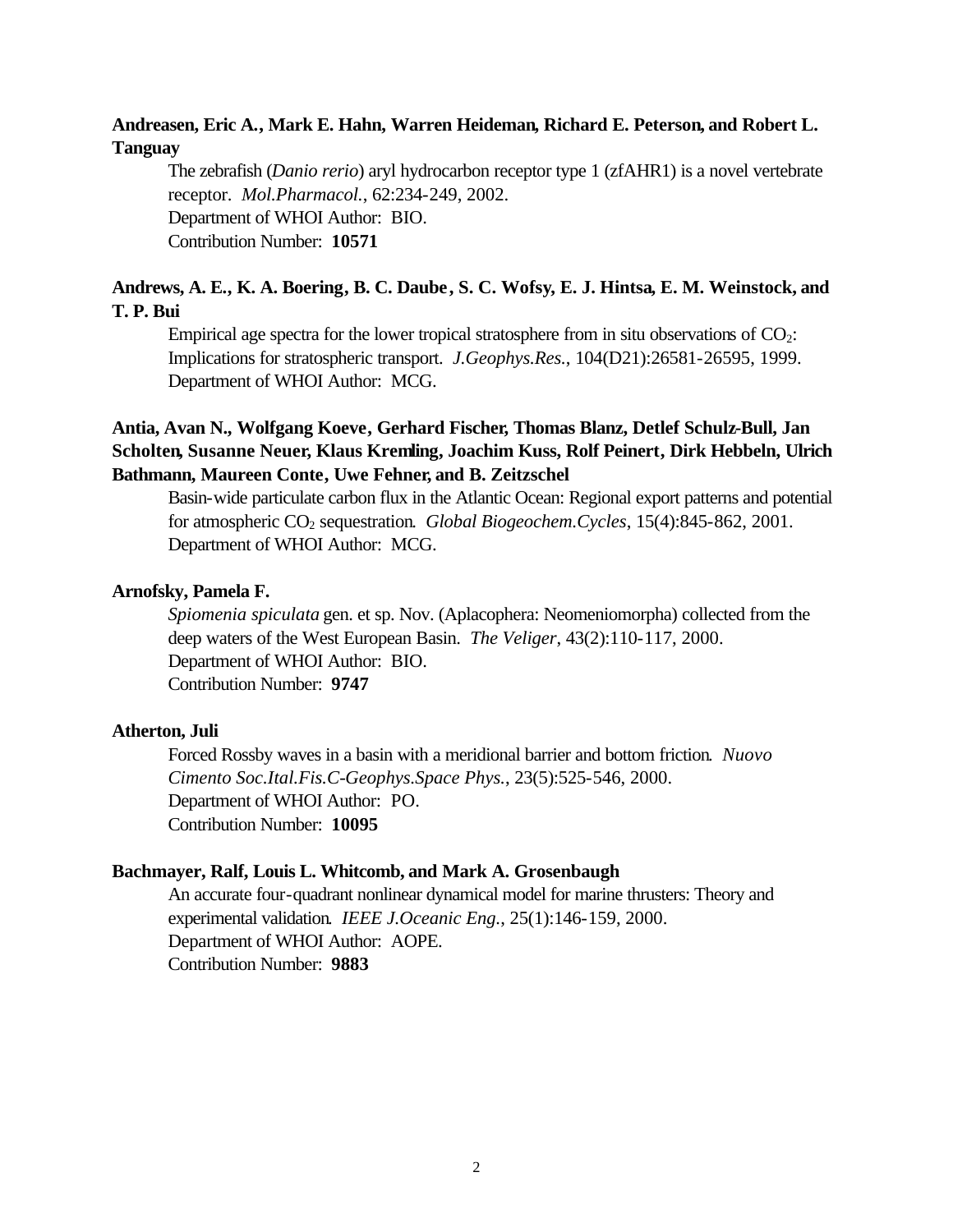#### **Behn, Mark D. and Jian Lin**

Segmentation in gravity and magnetic anomalies along the U. S. East Coast passive margin: Implications for incipient structure of the oceanic lithosphere. *J.Geophys.Res.*, 105:25769- 25790, 2000.

Department of WHOI Author: GEOL. Contribution Number: **10313**

#### **Behn, Mark D., Jian Lin, and Maria T. Zuber**

A continuum mechanics model for normal faulting using a strain-rate softening rheology: Implications for thermal and rheological controls on continental and oceanic rifting. *Earth Planet.Sci.Lett.*, 202:725-740, 2002. Department of WHOI Author: GEOL. Contribution Number: **10545**

#### **Benfield, Mark C., Cabell S. Davis, and Scott M. Gallager**

Estimating the in-situ orientation of Calanus finmarchicus on Georges Bank using the Video Plankton Recorder. *Plankton Biol.Ecol.*, 47(1):69-72, 2000. Department of WHOI Author: BIO. Contribution Number: **9974**

## **Berg, Gry Mine, Daniel J. Repeta, and Julie Laroche**

Dissolved organic nitrogen hydrolysis rates in axenic cultures of *Aureococcus anophagefferens* (Pelagophyceae): Comparison with heterotrophic bacteria. *Appl.Environ.Microbiol.*, 68:401- 404, 2002.

Department of WHOI Author: MCG.

# **Blake, James A. and Pamela L. Arnofsky**

Reproduction and larval development of the spioniform Polychaeta with application to systematics and phylogeny. *Hydrobiologia*, 402:57-106, 1999. Department of WHOI Author: BIO. Contribution Number: **9930**

# **Bucklin, A., O. S. Astthorsson, A. Gislason, L. D. Allen, S. B. Smolenack, and P. H. Wiebe**

Population genetic variation of *Calanus finmarchicus* in Icelandic waters: Preliminary evidence of genetic differences between Atlantic and Arctic populations. *ICES J.Mar.Sci.*, 57:1592- 1604, 2000.

Department of WHOI Author: BIO. Contribution Number: **10293**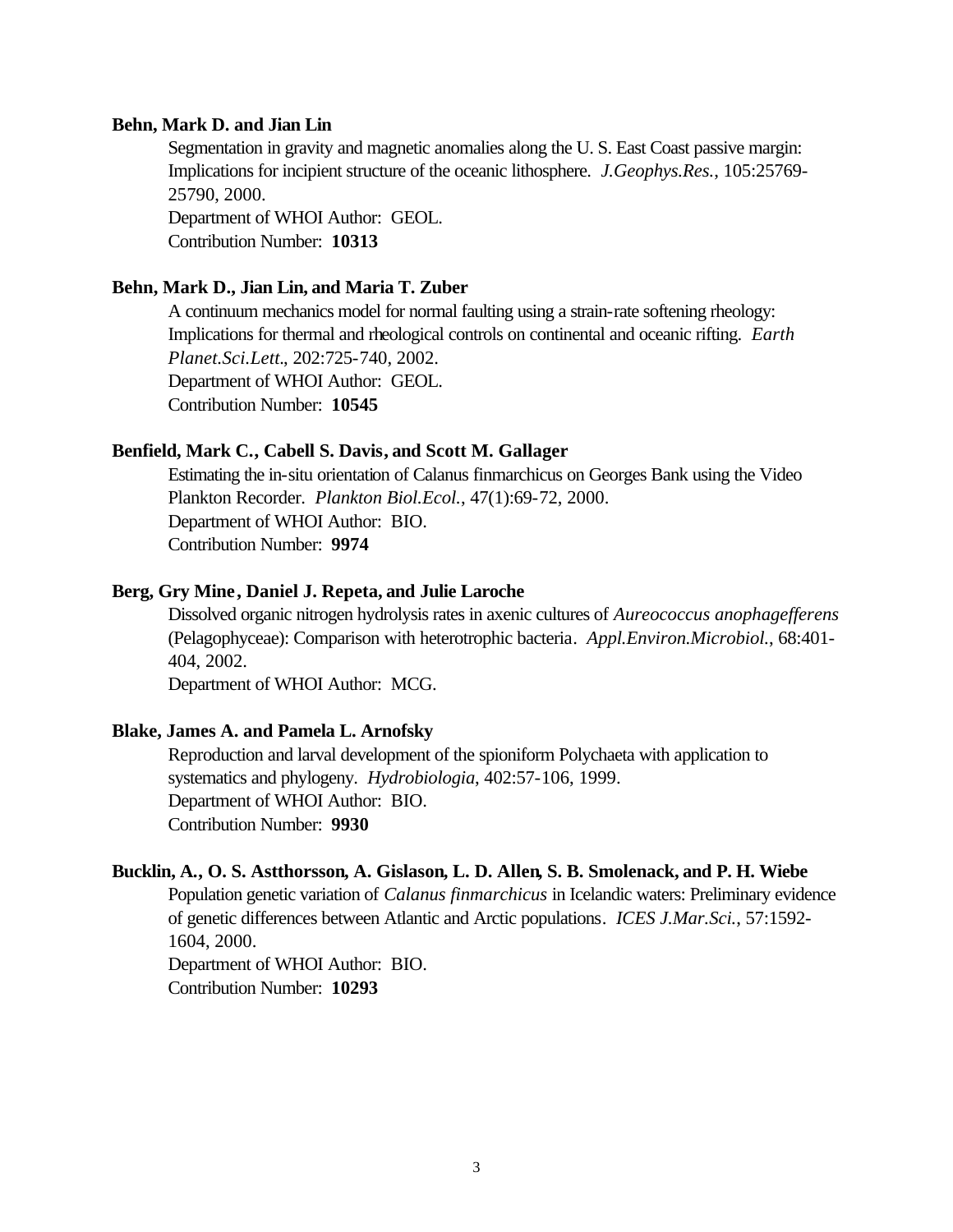#### **Buesseler, K. O. and M. A. Charette**

Comment on: How accurate are the  $^{234}$ Th based particulate residence times in the ocean? by G. Kim, N. Hussain, and T. Church. *Geophys.Res.Lett.*, 27(13):1939-1940, 2000. Department of WHOI Author: MCG. Contribution Number: **10164**

# **Campana, S. E. and S. R. Thorrold**

Otoliths, increments, and elements: Keys to a comprehensive understanding of fish populations. *Can.J.Fish.Aquat.Sci.*, 58:30-38, 2001. Department of WHOI Author: BIO.

#### **Caswell, Hal and Thomas N. Kaye**

Stochastic demography and conservation of an endangered perennila plant (*Lomatium bradshawii*) in a dynamic fire regime. *Adv.Ecol.Res.*, 32:1-51, 2001. Department of WHOI Author: BIO. Contribution Number: **10052**

# **Chadwick, W., E. Baker, D. Butterfield, P. Canales, S. Carbotte, D. Caress, D. Chadwell, R. Detrick, J. Diebold, A. Harding, J. Hildebrand, H. Jannasch, K. Johnson, G. Kent, R. Koski, J. Morton, W. Normark, M. Perfit, C. Reiss, et al.**

The RIDGE Seafloor Observatory at the Cleft Segment: Investigation of linkages between geodetic, geophysical, geochemical, and water column processes. *RIDGE Events*, 11(1)18- 24, 2001.

Department of WHOI Author: GEOL.

#### **Charette, Matthew, A. and Edward R. Sholkovitz**

Oxidative precipitation of groundwater-derived ferrous iron in the subterranean estuary of a coastal bay. *Geophys.Res.Lett.*, 29(10),1444,doi:10.1029/2001GL014512, 2002. Department of WHOI Author: MCG. Contribution Number: **10636**

## **Clift, Peter, Jae Il Lee, Marin K. Clark, and Jerzy Blusztajn**

Erosional response of South China to arc rifting and monsoonal strengthening: A record from the South China Sea. *Mar.Geol.*, 184(3-4):207-226, 2002. Department of WHOI Author: GEOL. Contribution Number: **10542**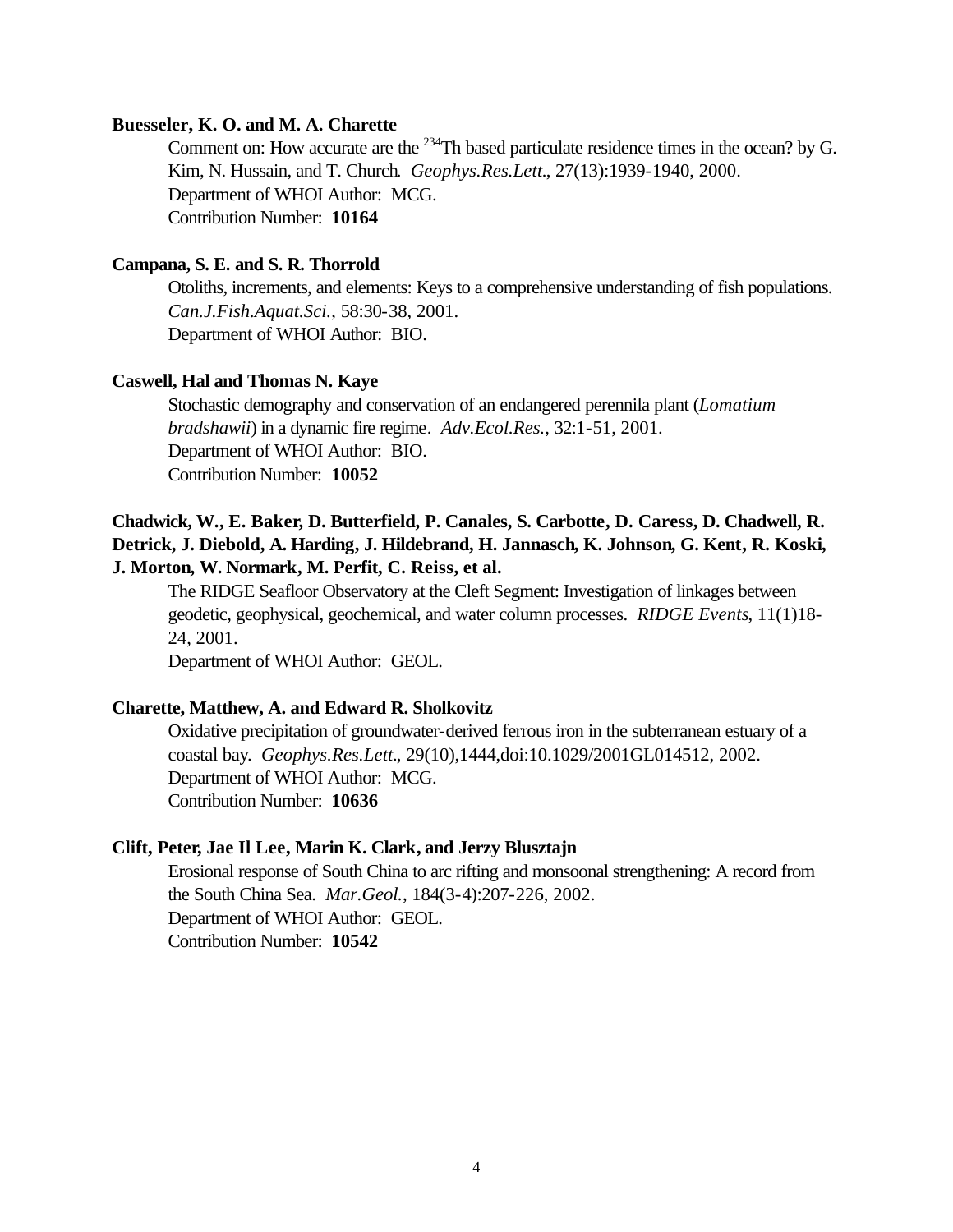#### **Draut, Amy E. and Peter D. Clift**

The origin and significance of the Delaney Dome Formation, Connemara, Ireland. *J.Geol.Soc.London*, 159(1):95-103, 2002. Department of WHOI Author: GEOL. Contribution Number: **10546**

# **D'Sa, E. J., S. E. Lohrenz, J. H. Churchill, V. L. Asper, J. L. Largier, and A. J. Williams, 3rd**

Chloropigment distribution and transport on the inner shelf off Duck, North Carolina. *J.Geophys.Res.*, 106(C6):11581-11596, 2001. Department of WHOI Author: AOPE.

# **Dushaw, B. D., B. M. Howe, J. A. Mercer, R. C. Spindel, J. A. Colosi, B. D. Cornuelle, M. A. Dzieciuch, W. H. Munk, and P. F. Worcester**

Multimegameter-range acoustic data obtained by bottom-mounted hydrophone arrays for measurement of ocean temperature. *IEEE J.Oceanic Eng.*, 24(2):202-214, 1999. Department of WHOI Author: AOPE.

## **Edwards, Andrew M. and John Brindley**

Zooplankton mortality and the dynamical behaviour of plankton population models. *Bull.Math.Biol.*, 61(2):303-339, 1999. Department of WHOI Author: BIO. Contribution Number: **9721**

# **Eggen, T., A. Baggeroer, and J. Preisig**

Communication over Doppler spread channels - part I: Channel and receiver presentation. *IEEE J.Oceanic Eng.*, 25(1):62-71, 2000. Department of WHOI Author: AOPE.

# **Eggen, Trym H., James C. Preisig, and Arthur B. Baggeroer**

Communication over Doppler spread channels - II: Receiver characterization and practical results. *IEEE J.Oceanic Eng.*, 26(4):612-621, 2001. Department of WHOI Author: AOPE. Contribution Number: **10325**

# **Eglinton, T. I., M. A. Goni, J. J. Boon, E. R. E. van der Hage, N. Terashima, and Y. Xie**

Incorporation of <sup>13</sup>C-labeled coniferyl alcohol into developing *Ginkgo biloba L*. lignin revealed by analytical pyrolysis and CuO oxidation in combination with isotope ratio monitoring-gas chromatography-mass spectrometry. *Holzforschung*, 54:39-54, 2000. Department of WHOI Author: MCG. Contribution Number: **9420**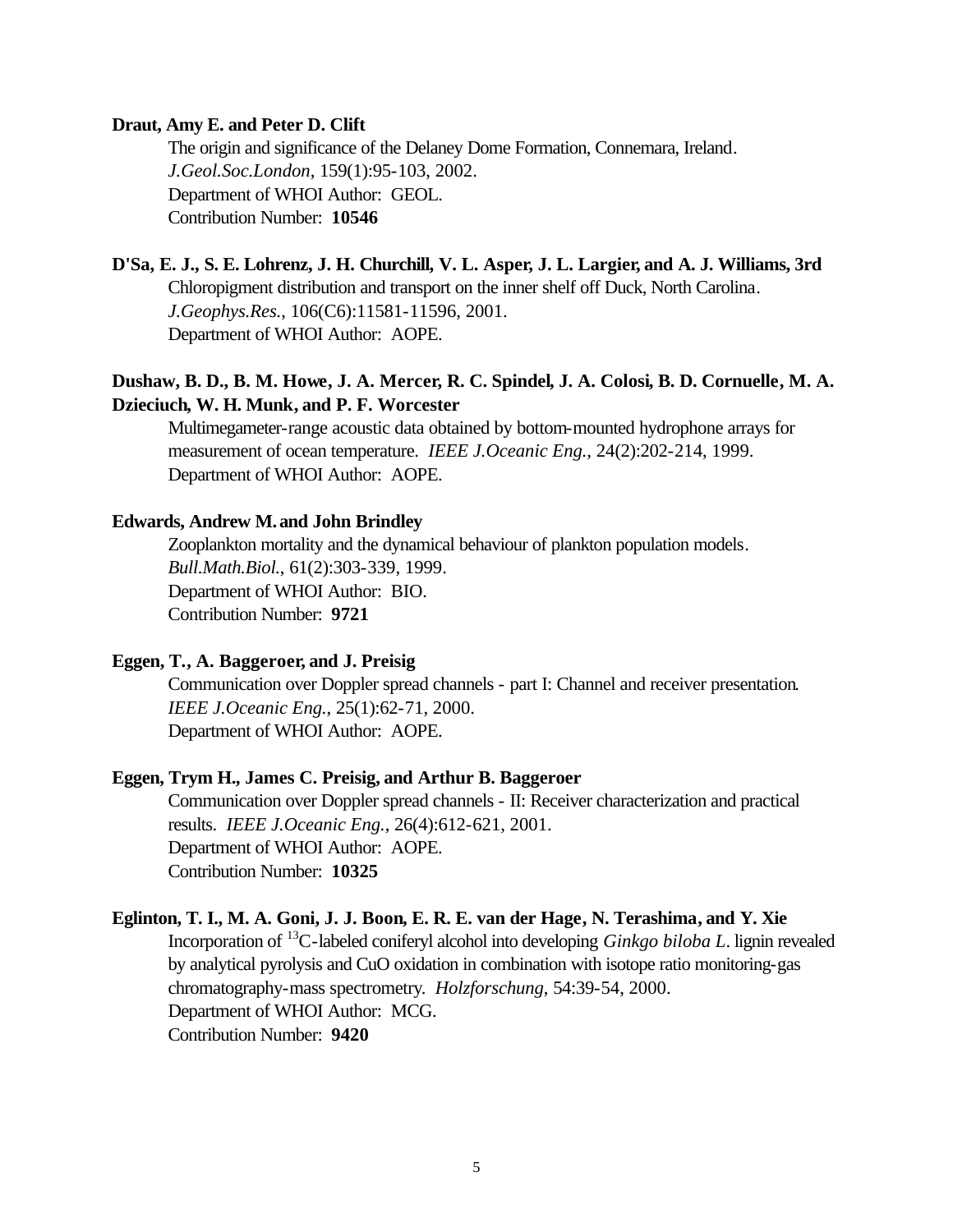#### **Etter, R. J. and L. S. Mullineaux**

Deep-sea communities. In: *Marine Community Ecology.* M. R. Bertness, R. Hey and S. Gaines (eds.), Sunderland, Mass.: Sinauer Associates, :367-394, 2001. Department of WHOI Author: BIO. Contribution Number: **10341**

# **Farrington, John W.**

Achievements in chemical oceanography. In: *Fifty Years of Ocean Discovery.* John H. Steele (ed.), Washington, DC: National Academy Press, :22-43, 2000. Department of WHOI Author: ADMIN. Contribution Number: **10083**

#### **Fedderson, Falk, R. T. Guza, Steve Elgar, and T. H. C. Herbers**

Velocity moments in alongshore bottom stress parameterizations. *J.Geophys.Res.*, 105(C4):8673-8686, 2000. Department of WHOI Author: AOPE. Contribution Number: **10060**

#### **Freitag, L., M. Stojanovic, S. Singh, and M. Johnson**

Analysis of channel effects on direct-sequence and frequency-hopped spread-spectrum acoustic communication. *IEEE J.Oceanic Eng.*, 26(4):586-593, 2001. Department of WHOI Author: AOPE.

# **Frye, D., J. Kemp, W. Paul, and D. Peters**

Mooring developments for autonomous oceanographic sampling networks. *IEEE J.Oceanic Eng.*, 26(4):477-486, 2001. Department of WHOI Author: AOPE.

#### **Fryer, P., D. J. Fornari, and M. R. Perfit**

Future research directions in deep submergence science. *Mar.Technol.Soc.J.*, 33(4):74-79, 2000. Department of WHOI Author: GEOL.

#### **Garland, Elizabeth D., Cheryl Ann Zimmer, and Steven J. Lentz**

Vertical distributions in inner-shelf waters: The roles of wind-driven cross-shelf currents and diel vertical migrations. *Limnol.Oceanogr.*, 47(3):803-817, 2002. Department of WHOI Author: AOPE. PO. Contribution Number: **10042**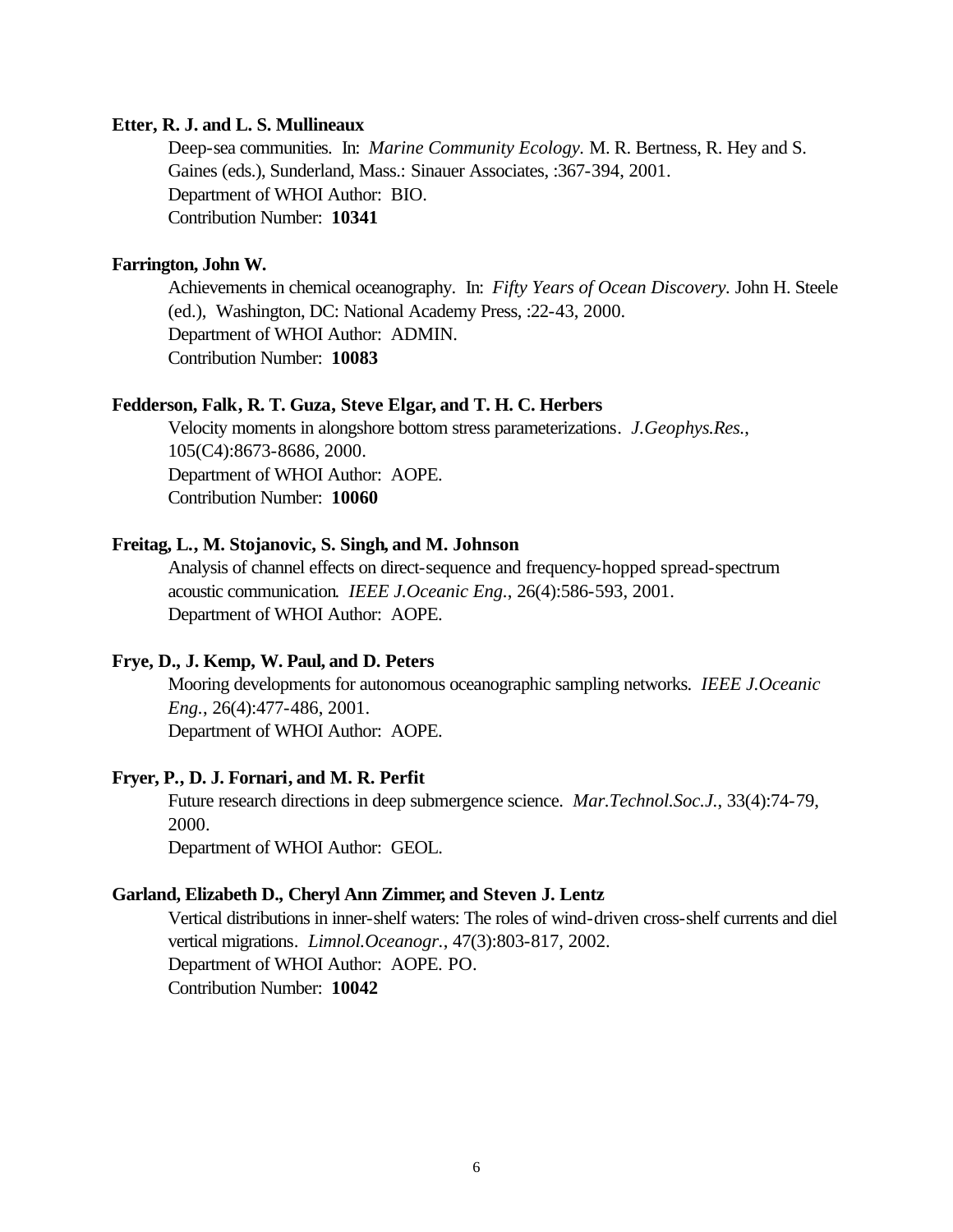#### **Garland, Elizabeth D. and Cheryl Ann Zimmer**

Planktonic larval concentrations in a nearshore environment: Temporal variability on scales of hours to days. *Mar.Biol.*, 60:311-325, 2002. Department of WHOI Author: AOPE. Contribution Number: **10043**

## **Gebruk, A. V., P. Chevaldonne, T. Shank, R. Lutz, and R. Vrijenhoek**

Deep-sea hydrothermal vent communities of the Logatchev area (14º45'N, Mid-Atlantic Ridge): Diverse biotopes and high biomass. *J.Mar.Biol.Assoc.U.K.*, 80(3):383-393, 2000. Department of WHOI Author: BIO. Contribution Number: **10147**

# **Geyer, W. Rockwell, James T. Morris, Frederick G. Prahl, and David A. Jay**

Interaction between physical processes and ecosystem structure: A comparative approach. In: *Estuarine Science: A Synthetic Approach to Research and Practice. John E. Hobbie (ed.),* Washington, DC: Island Press, :177-206, 2000. Department of WHOI Author: AOPE.

#### **Glover, David M., Scott C. Doney, Arthur J. Mariano, Robert H. Evans, and Scott J. McCue**

Mesoscale variability in time-series data: Satellite-based estimates for the U. S. JGOFS Bermuda Atlantic Time-series Study (BATS) site. *J.Geophys.Res.*, 107(C8),3092,doi:10.1029/2000JC000589, 2002. Department of WHOI Author: MCG. Contribution Number: **10507**

## **Goldstone, J. V. and B. M. Voelker**

Chemistry of superoxide radical in seawater: CDOM associated sink of superoxide in coastal waters. *Environ.Sci.Technol.*, 34(6):1043-1048, 2000. Department of WHOI Author: MCG. Contribution Number: **10081**

## **Goudey, C.A., G. Loverich, H. Kite-Powell, and B. A. Costa-Pierce**

Mitigating the environmental effects of mariculture through single-point moorings (SPMs) and drifting cages. *ICES J.Mar.Sci.*, 58(2):497-503, 2001. Department of WHOI Author: MPC.

#### **Gulmann, Lara K., Lauren S. Mullineaux, and Heather L. Hunt**

Effects of caging on retention of postlarval soft-shell clams (Mya arenaria). *J.Shellfish Res.*, 20:135-142, 2001. Department of WHOI Author: BIO. Contribution Number: **10390**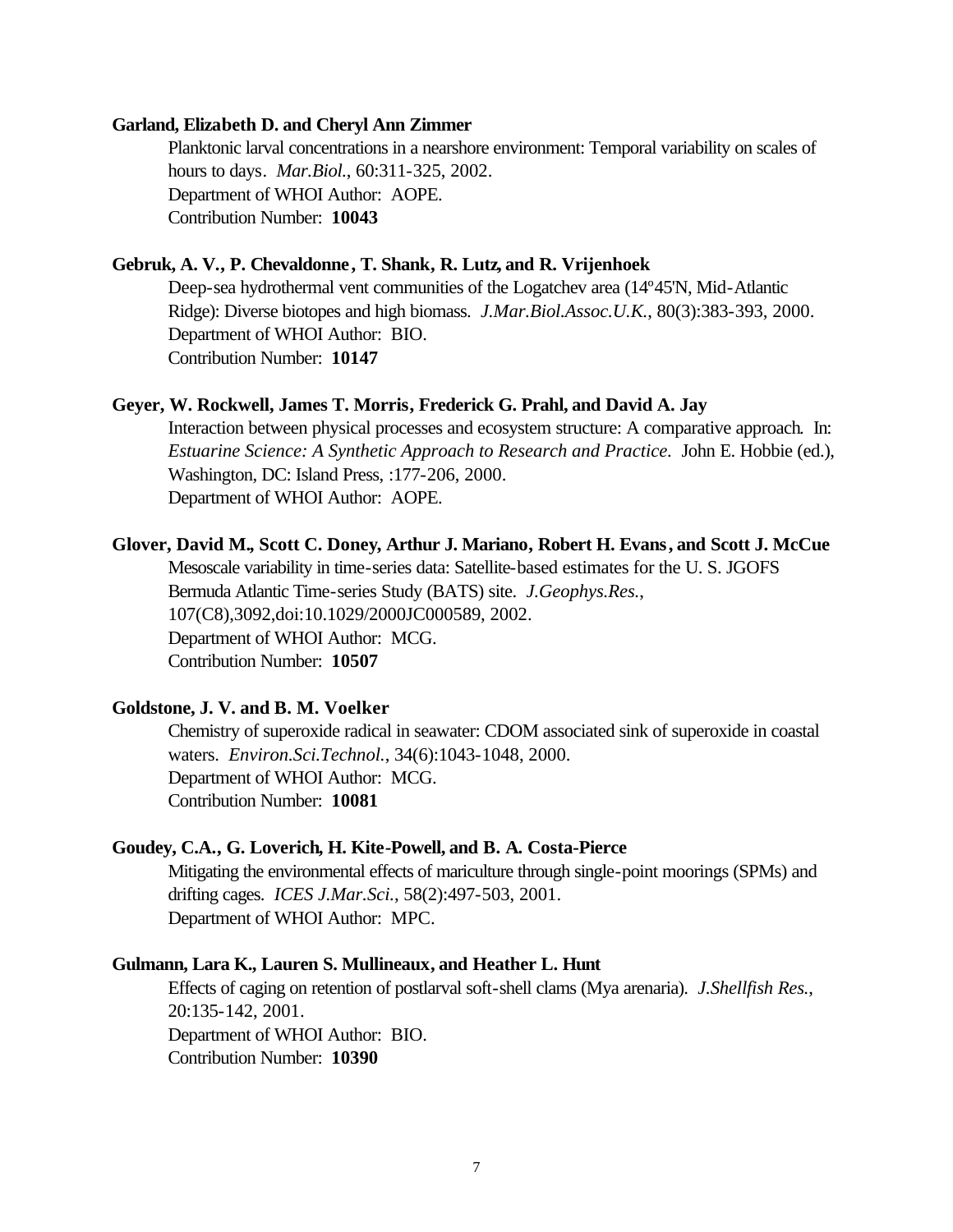#### **Hahn, Mark E. and John J. Stegeman**

Molecular biology and biotechnology in marine toxicology. In: *Opportunities for Environmental Applications of Marine Biotechnology: Proceedings of the October 5-6, 1999, Workshop.* Washington, DC: National Academy Press, :112-125, 2000. Department of WHOI Author: BIO. Contribution Number: **10114**

#### **Hamersley, M. Robert and Brian L. Howes**

Control of denitrification in a septage-treating artifical wetland: The dual role of particulate organic carbon. *Water Res.*, 26:4415-4427, 2002. Department of WHOI Author: BIO.

# **Hanisco, T. F., E. J. Lanzendorf, P.O. Wennberg, K. K Perkins, R. M. Stimpfle, P. B. Voss, J. G. Anderson, R. C. Cohen, D. W. Fahey, R. S. Gao, E. J. Hintsa, R. J. Salawitch, J. J. Margitan, C. T. McElroy, and C. Midwinter**

Sources, sinks, and the distribution of OH in the lower stratosphere. *J.Phys.Chem.A*, 105(9):1543-1553, 2001. Department of WHOI Author: MCG.

# **Harbison, G. R., G. I. Matsumoto, and B. H. Robison**

*Lampocteis cruentiventer* gen. nov., sp. nov.: A new mesopelagic lobate ctenophore, representing the type of a new family (class Tentaculata, order Lobata, family Lampoctenidae, fam. nov.). *Bull.Mar.Sci.*, 68(2):299-311, 2001. Department of WHOI Author: BIO.

# **Harris, Robert N., Richard P. Von Herzen, Marcia K. McNutt, Grant Garven, and Kelsey Jordahl**

Submarine hydrogeology of the Hawaiian archipelagic apron 1. Heat flow patterns north of Oahu and Maro Reef. *J.Geophys.Res.*, 105(B9):21353-21369, 2000. Department of WHOI Author: GEOL. Contribution Number: **10207**

# **Herdman, M., R. W. Castenholz, I. Iteman, J. B. Waterbury, and R. Rippka**

The cyanobacteria: subsection I (formerly chroococcales wettstein 1924, emend. Rippka, Deruelles, Waterbury, Herdman and Stanier 1979). In: *Bergey's Manual of Systematic Bacteriology.* David R. Boone and Richard W. Castenholz (eds.), New York: Springer, 1:493-514, 2001.

Department of WHOI Author: BIO.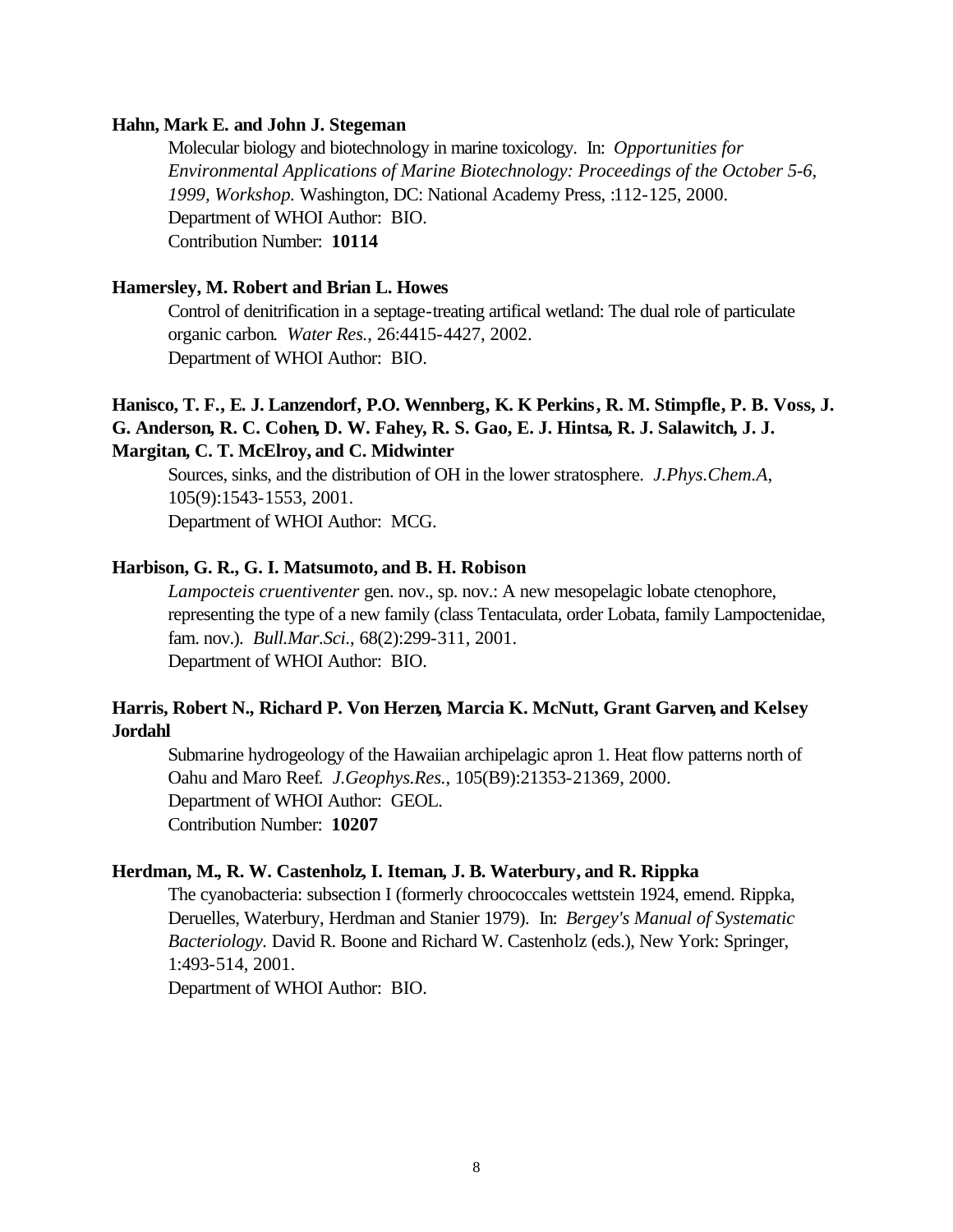# **Hernandez-Guerra, Alonso and Terrence M. Joyce**

Water masses and circulation in the surface layers of the Caribbean at 66º W. *Geophys.Res.Lett.*, 27:3497-3500, 2000. Department of WHOI Author: PO. Contribution Number: **10169**

# **Hestermann, Eli V., John J. Stegeman, and Mark E. Hahn**

Relative contributions of affinity and intrinsic efficacy to aryl hydrocarbon receptor ligand potency. *Toxicol.Appl.Pharmacol.*, 168(2):160-172, 2000. Department of WHOI Author: BIO. Contribution Number: **10113**

## **Hoagland, P. and H. L. Kite-Powell**

The economics of blue mussel growout: Aquaculture at an offshore site. *J.Shellfish Res.*, 19(1):573-574, 2000. Department of WHOI Author: MPC.

# **Hotinski, R., K. Bice, L. Kump, R. Najjar, and M. Arthur**

Ocean stagnation and end-Permian anoxia. *Geology*, 29:7-10, 2001. Department of WHOI Author: GEOL.

## **Hughen, Konrad A., John R. Southon, Scott J. Lehman, and Jonathan T. Overpeck**

Synchronous radiocarbon and climate shifts during the last deglaciation. *Science*, 290(5498):1951-1954, 2000. Department of WHOI Author: MCG.

## **Humphris, Susan E. and Margaret K. Tivey**

A synthesis of geological and geochemical investigations of the TAG hydrothermal field: Inisghts into fluid flow and mixing processes in a hydrothermal system. In: *Ophiolites and Oceanic Crust.* Boulder, Colo.: Geological Society of America, 349:213-235, 2000. Department of WHOI Author: GEOL. Contribution Number: **10009**

# **Hurst, D. F., G. S. Dutton, P. A. Romashkin, P. R. Wamsley, F. L. Moore, J. W. Elkins, E. J. Hintsa, E. M. Weinstock, R. L. Herman, D. C. Scott, R. D. May, and C. R. Webster**

Closure of the total hydrogen budget of the Northern Extratropical Lower Stratospehere. *J.Geophys.Res.*, 104(D7):8191-8200, 1999. Department of WHOI Author: MCG.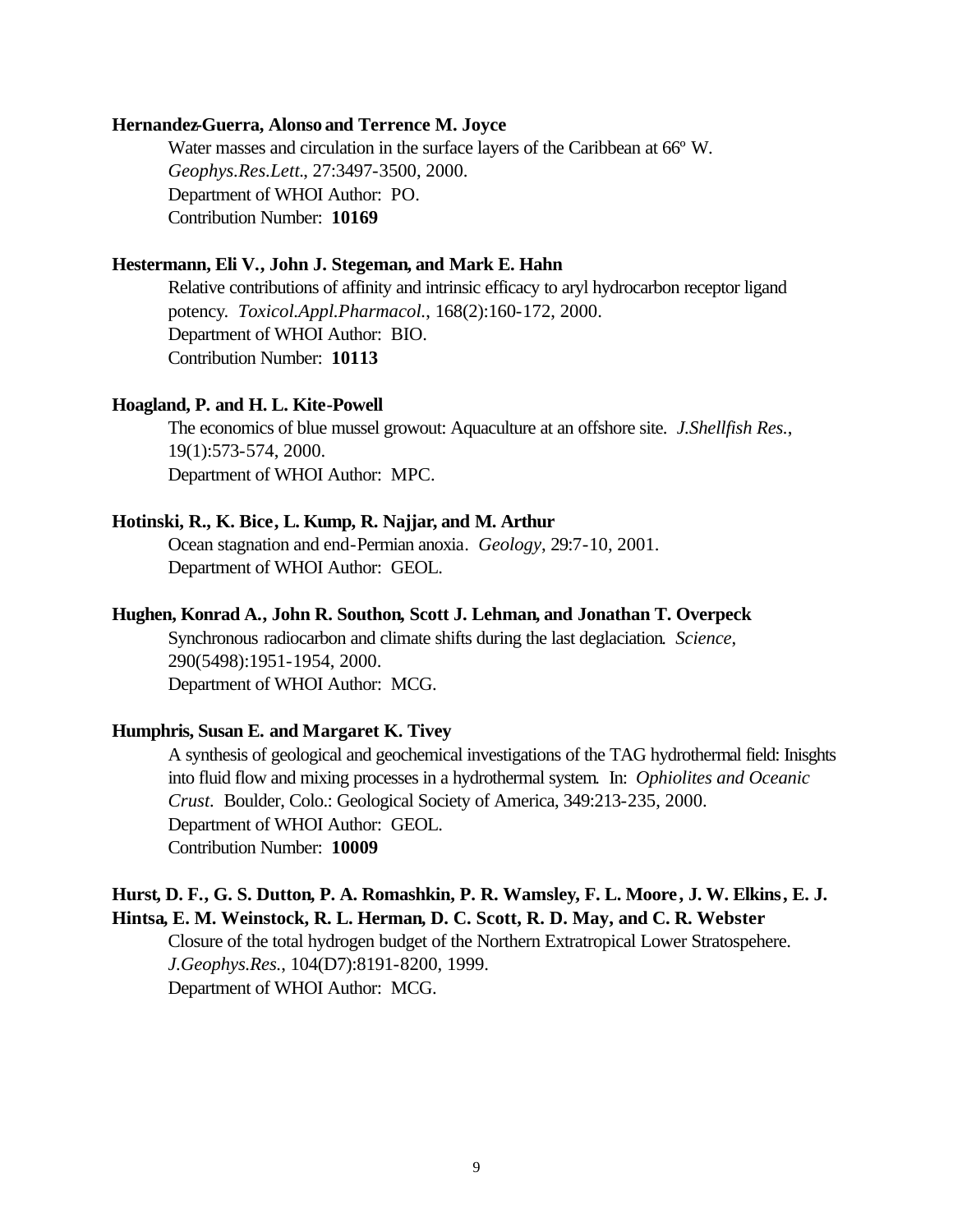#### **Jarvinen, Denise**

Federal and state support for aquaculture development in the United States. *Aquacult.Econ.Manage.*, 4(3-4):209-225, 2000. Department of WHOI Author: MPC. Contribution Number: **9527**

# **Jay, David A., W. Rockwell Geyer, and David R. Montgomery**

An ecological perspective on estuarine classification. In: *Estuarine Science: A Synthetic Approach to Research and Practice.* John E. Hobbie (ed.), Washington DC: Island Press, :149-176, 2000.

Department of WHOI Author: AOPE.

## **Johnsen, Sonke**

Hidden in plain sight: The ecology and physiology of organismal transparency. *Biol.Bull.*, 201(3):301-318, 2001. Department of WHOI Author: BIO. Contribution Number: **10555**

# **Jones, Alan G., Ian J. Ferguson, Alan D. Chave, Rob L. Evans, and Gary W. McNeice**

Electric lithosphere of the Slave craton. *Geology*, 29:423-426, 2001. Department of WHOI Author: AOPE. Contribution Number: **10279**

#### **Jull, M., P. B. Kelmen, and K. Sims**

Consequences of diffuse and channelled porous melt migration on uranium series disequilibria. *Geochim.Cosmochim.Acta*, 66(23):4133-4148, 2002. Department of WHOI Author: GEOL. Contribution Number: **10716**

#### **Karchner, Sibel I., Wade H. Powell, Diana G. Franks, and Mark E. Hahn**

Regulatory interactions among three members of the vertebrate aryl hydrocarbon receptor family: AHR repressor, AHR1, and AHR2. *J.Biol.Chem.*, 277(9):6949-6959, 2002. Department of WHOI Author: BIO. Contribution Number: **10562**

## **Kildow, J. T., H. Kite-Powell, and C. S. Colgan**

Estimating the economic value of the ocean. *Sea Technol.*, 41(1):65-67, 2000. Department of WHOI Author: MPC.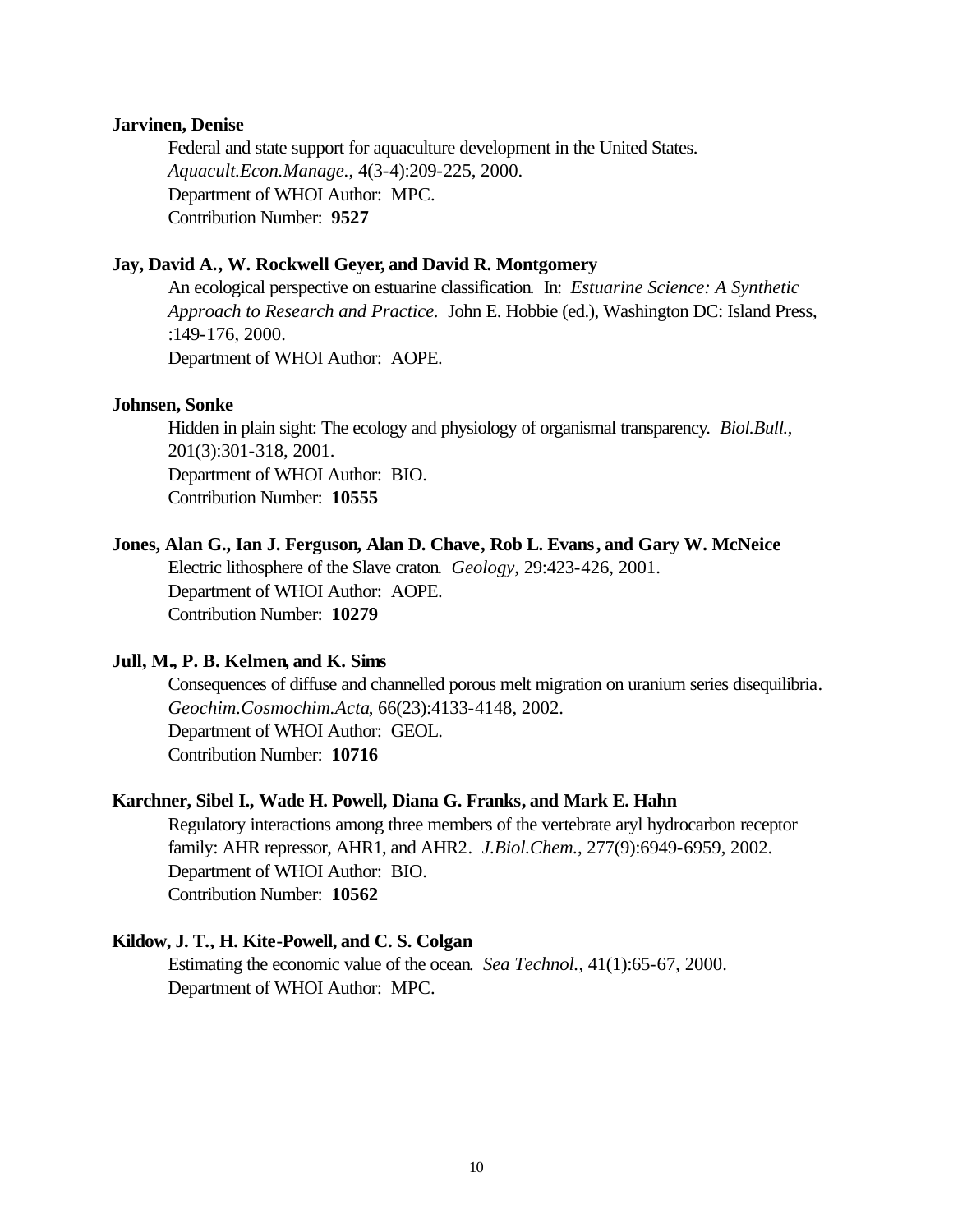#### **Kim, Eun-Young, Mark E. Hahn, Hisato Iwata, Shinsuke Tanabe, and Nobuyuki Miyazaki**

cDNA cloning of an aryl hydrocarbon receptor from Baikal seals (*Phoca sibirica*). *Mar.Environ.Res.*, 54:285-289, 2002. Department of WHOI Author: BIO. Contribution Number: **10475**

## **Kite-Powell, H. L. and P. Hoagland**

The economics of New England finfish growout: Aquaculture at an offshore site. *J.Shellfish Res.*, 20(1):521, 2001. Department of WHOI Author: MPC.

#### **Kleindinst, Judtih L. and Donald M. Anderson**

Pfiesteria-related educational products and information resources available to the public, health officials and researchers. *Environ.Health Perspect.*, 109(Supp 5):695-698, 2001. Department of WHOI Author: BIO. Contribution Number: **10367**

## **Kujawinski, E., John W. Farrington, and James W. Moffett**

Evidence for grazing-mediated production of dissolved surface-active material by marine protists. *Mar.Chem.*, 77:133-142, 2002. Department of WHOI Author: MCG. AOPE.

# **LaCasce, J. H. and A. Bower**

Relative dispersion in the subsurface North Atlantic. *J.Mar.Res.*, 58(6):863-894, 2000. Department of WHOI Author: PO. Contribution Number: **10196**

#### **Levy, Laurent C., Wade R. McGillis, John T. Germaine, and Patricia J. Culligan**

Spinning drop tensiometry using a square section sample tube. *J.Colloid Interface Sci.*, 234:442-444, 2001. Department of WHOI Author: AOPE. Contribution Number: **10132**

# **Li, Dan, George V. Frisk, and Dajun Tang**

Modeling of bottom backscattering from three-dimensional volume inhomogeneities and comparisons with experimental data. *J.Acoust.Soc.Am.*, 109(4):1384-1397, 2001. Department of WHOI Author: AOPE. Contribution Number: **9813**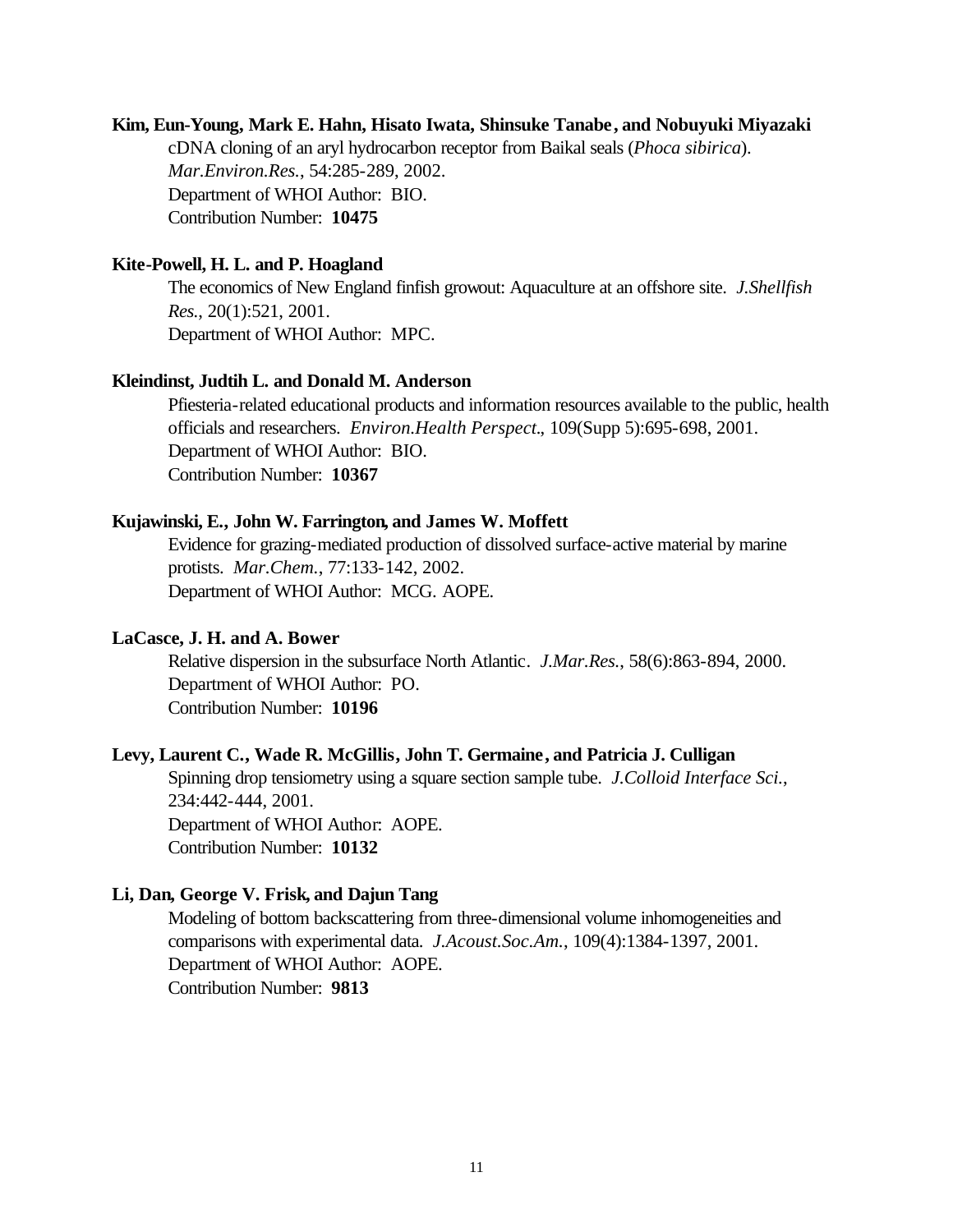# **Licciardi, Joseph M., Peter U. Clark, Edward J. Brook, Kenneth L. Pierce, Mark D. Kurz, David Elmore, and Pankaj Sharma**

Cosmogenic  ${}^{3}$ He and  ${}^{10}$ Be chronologies of the late Pinedale northern Yellowstone ice cap, Montana, USA. *Geology*, 29(12):1095-1098, 2001. Department of WHOI Author: MCG. Contribution Number: **10490**

#### **Lilly, E. L., D. M. Kulis, P. Gentien, and D. M. Anderson**

Paralytic shellfish poisoning toxins in France linked to a human-introduced strain of *Alexandrium catenella* from the Western Pacific: Evidence from DNA and toxin analysis. *J.Plank.Res.*, 24(5):443-452, 2002. Department of WHOI Author: BIO. Contribution Number: **10572**

#### **Lundin, Kennet and Christopher Schander**

Ciliary ultrastructure of protobranchs (Mollusca, Bivalvia). *Invertebr.Biol.*, 120(4):350-357, 2001.

Department of WHOI Author: BIO. Contribution Number: **10115**

# **Marchitto, Thomas, Glenn A. Jones, Glenn A. Goodfriend, and Christopher R. Weidman**

Precise temporal correlation of Holocene mollusk shells using sclerochronology. *Quat.Res.*, 53(2):236-246, 2000. Department of WHOI Author: GEOL. Contribution Number: **9821**

## **Mauritzen, C., K. L. Polzin, M. S. McCartney, R. C. Millard, and D. E. West-Mack**

Evidence in hydrography and density finestructure for enhanced vertical mixing over the Mid-Atlantic Ridge in the western Atlantic. *J.Geophys.Res.*, 107(C10),3147,doi:10.1029/2001JC001114, 2002. Department of WHOI Author: PO. Contribution Number: **10574**

# **McGillicuddy, Dennis J., Jr.**

Models of small-scale patchiness. In: *Encyclopedia of Ocean Sciences.* John H. Steele, Karl K. Turekian, and Steve A. Thorpe (eds.), London: Academic Press, 5:2820-2833, 2001. Department of WHOI Author: AOPE. Contribution Number: **10265**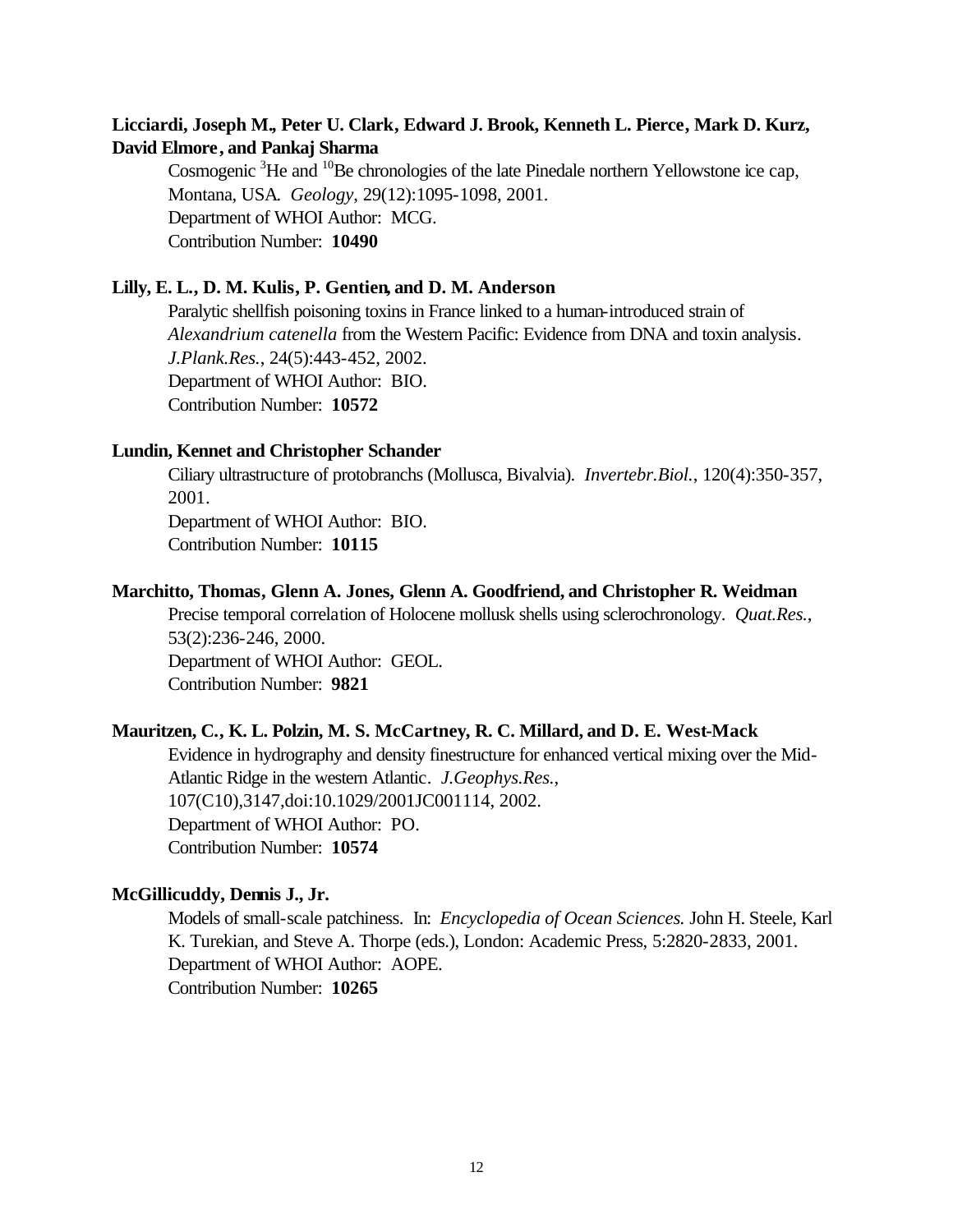## **Metaxas, Anna**

Behaviour in flow: Perspectives on the distribution and dispersion of meroplanktonic larvae in the water column. *Can.J.Fish.Aquat.Sci.*, 58(1):86-98, 2001. Department of WHOI Author: BIO. Contribution Number: **10295**

**Michelsen, H. A., G. L. Manney, F. W. Irion, G. C. Toon, M. R. Gunson, C. P. Rinsland, R. Zander, E. Mahieu, M. J. Newchurch, P. N. Purcell, E. E. Remsberg, J. M. Russell, III, H. C. Pumphrey, J. W. Waters, R. M. Bevilacqua, K. K. Kelly, E. J. Hintsa, E. M. Weinstock, E.- W. Chiou, et al.**

ATMOS version 3 water vapor measurements: Comparisons with observations from two ER-2 Lyman-alpha hygrometers, MkIV, HALOE, SAGE II, MAS, and MLS. *J.Geophys.Res*, 107(D3),4027,doi:10.1029/2001JD000587, 2002. Department of WHOI Author: MCG.

# **Miller, P. D., L. J. Pratt, K. R. Helfrich, and C. K. R. T. Jones**

Chaotic transport of mass and potential vorticity for an island recirculation. *J.Phys.Oceanogr.*, 32(1):80–102, 2002. Department of WHOI Author: PO. Contribution Number: **10422**

## **Miller, Patrick J. O. and David E. Bain**

Within-pod variation in the sound production of a pod of killer whales, *Orcinus orca*. *Anim.Behav.*, 60(5):617-628, 2000. Department of WHOI Author: BIO. Contribution Number: **10156**

# **Miller, R. L., G. R. Harbison, and S. R. Hilfer**

Evidence for dioecy in the mesopelagic ctenophore *Bathocyroe fosteri* (Lobata Ctenophora). *Invertebr.Reprod.Dev.*, 37(2):171-183, 2000. Department of WHOI Author: BIO.

# **Moore, J., K. Hughen, G. Miller, and J. Overpeck**

Little ice age recorded in summer temperature reconstruction from varved sediments of Donard Lake, Baffin Island, Canada. *J.Paleolimnol.*, 24(4):503-517, 2001. Department of WHOI Author: MCG.

# **Moore, J. Keith, Scott C. Doney, David M. Glover, and Inez Y. Fung**

Iron cycling and nutrient-limitation patterns in surface waters of the World Ocean. *Deep-Sea Res.II*, 49(1-3):463-507, 2002. Department of WHOI Author: MCG.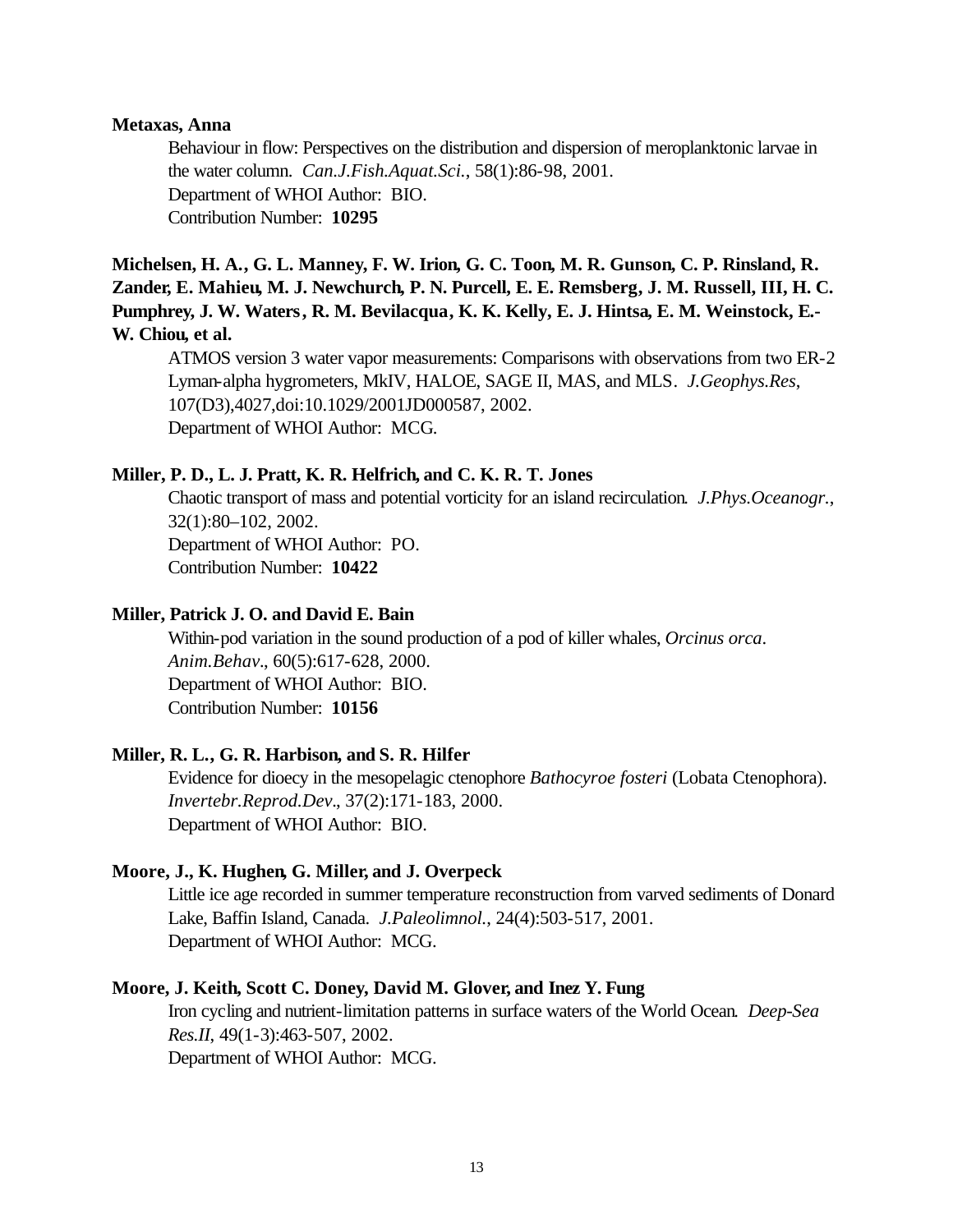# **Moore, J. Keith, Scott C. Doney, Joanie A. Kleypas, David M. Glover, and Inez Y. Fung**

An intermediate complexity marine ecosystem model for the global domain. *Deep-Sea Res.II*, 49(1-3):403-462, 2002.

Department of WHOI Author: MCG.

# **Moore, L. J.**

Shoreline mapping techniques. *J.Coast.Res.*, 16(1):111-124, 2000. Department of WHOI Author: GEOL.

#### **Mulligan, A. E. and D. P. Ahlfeld**

Optimal plume capture design in unconfined aquifers. In: *Physicochemical Groundwater Remediation.* James A. Smith and Susan E. Burns (eds.), New York : Kluwer Academic/Plenum Publishers, :23-44, 2001. Department of WHOI Author: MPC.

# **Naumann, Terry, Dennis Geist, and Mark Kurz**

Petrology and geochemistry of volcano Cerro Azul: Petrologic diversity among the western Galapagos volcanoes. *J.Petrol.*, 43(5):859-883, 2002. Department of WHOI Author: MCG. Contribution Number: **10556**

## **Nazarova, Katherine A., Peter J. Wasilewski, and Henry J. B. Dick**

Magnetic study of serpentized harzburgites from the Islas Orcadas Fracture Zone. *Mar.Geophys.Res.*, 21(5):475-488, 2000. Department of WHOI Author: GEOL.

# **Nelson, D. M., R. F. Anderson, R. T. Barber, M. A. Brzezinski, K. O. Buesseler, Z. Chase, R. W. Collier, M.-L. Dickson, R. Francois, M. Hiscock, S. Honjo, J. Mara, W. R. Martin, R. N. SambrottosAYLES, f., F. Sayles, and D. Sigmon**

Vertical budgets for organic carbon and biogenic silica in the Pacific sector of the Southern Ocean, 1996-1998. *Deep-Sea Res.II*, 49:1645-1674, 2002. Department of WHOI Author: MCG.

#### **Niu, Yaolong, Trinity Gilmore, Suzie Mackie, Alan Greig, and Wolfgang Bach**

Mineral chemistry, whole-rock compositions, and petrogenesis of Leg 176 gabbros: Data and discussion. *Proc.ODP, Sci.Results*, 176:1-60 and http://wwwodp.tamu.edu/publications/176\_SR/VOLUME/CHAPTERS/SR176\_08.PDF, 2002. Department of WHOI Author: MCG.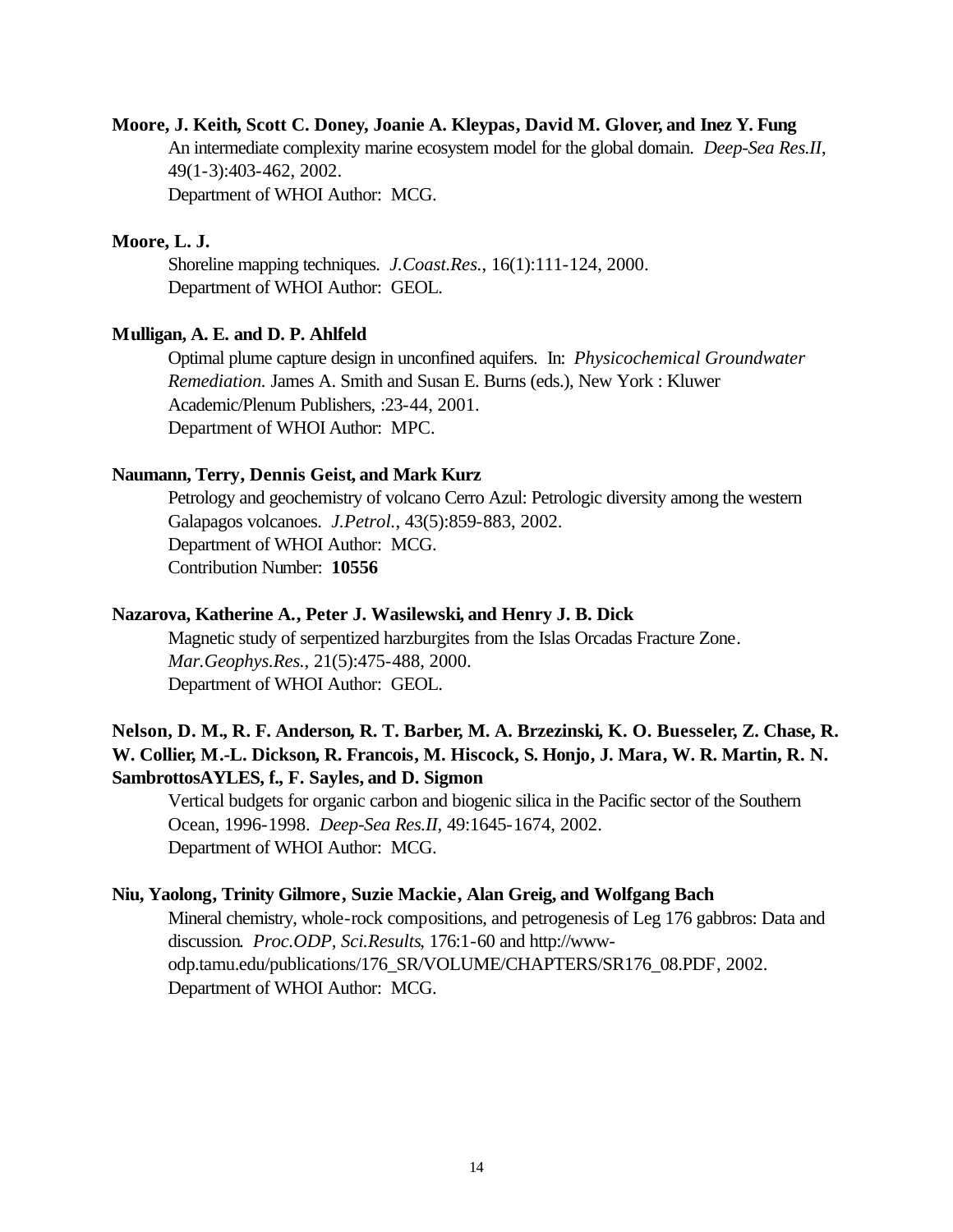# **Ocampo, Ruben and Daniel J. Repeta**

Isolation and structure determination of two novel  $C(13<sup>2</sup>)$ -OH bacteriopheophytin alpha allomers from a coastal salt pond sediment. *Org,Chem.*, 33:849-854, 2002. Department of WHOI Author: MCG.

# **Pantoja, Silvio, Daniel J. Repeta, Julian, P. Sachs, and Daniel M. Sigman**

Stable isotope constraints on the nitrogen cycle of the Mediterranean Sea water column. *Deep-Sea Res.I*, 49:1609-1621, 2002. Department of WHOI Author: MCG.

#### **Peucker-Ehrenbrink, B.**

Comment on "Residence time of osmium in the oceans" by Rachel Oxburgh. *Geochem.Geophys.Geosyst.*, 3(10),1057,doi:10.1029/2001GC000297, 2002. Department of WHOI Author: MCG.

#### **Peucker-Ehrenbrink, Bernhard and Bor-ming Jahn**

Rhenium-osmium isotope systematics and platinum group element concentrations: Loess and the upper continental crust. *Geochem.Geophys.Geosyst.*, 2, Paper No. 2001GC000172, 2001. Department of WHOI Author: MCG. Contribution Number: **10495**

## **Peucker-Ehrenbrink, Bernhard, and Mark W. Miller**

Quantitative bedrock geology of the conterminous United States of America. *Geochem.Geophys.Geosys.*, 3(10),8000,doi:10.1029/2002GC000366, 2002. Department of WHOI Author: MCG. Contribution Number: **10749**

# **Pineda, Jesus, Dirk Riebensahm, and Dorothy Medeiros-Bergen**

Semibalanus balanoides in winter and spring: Larval concentration, settlement, and substrate occupancy. *Mar.Biol.*, 140(4):789-800, 2002. Department of WHOI Author: BIO. Contribution Number: **10553**

# **Preisig, James C. and Mark P. Johnson**

Signal detection for communications in the underwater acoustic environment. *IEEE J.Oceanic Eng.*, 26(4):572-585, 2001. Department of WHOI Author: AOPE. Contribution Number: **10193**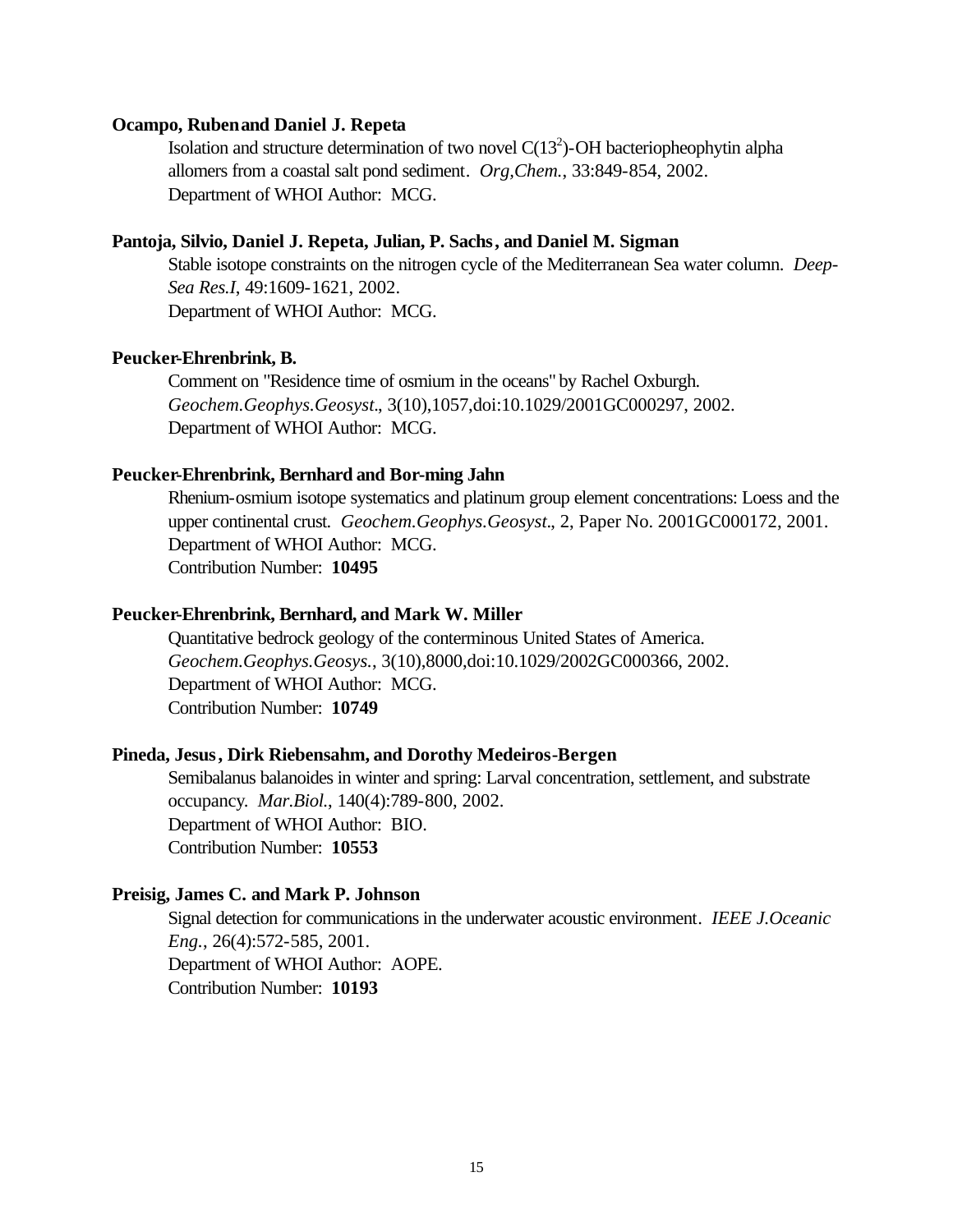#### **Proshutinsky, A., I. V. Polyakov, and M. Johnson**

Climate stateas and variability of Arctic ice and water dynamics during 1946-1997. *Polar Res.*, 18(2):135-142, 1999. Department of WHOI Author: PO.

#### **Quillevere, Frederic, Richard D. Norris, Issam Moussa, and William A. Berggren**

Role of photosymbiosis and biogeography in the diversification of early Palaeogene acarininids (planktonic foraminifera). *Paleobiology*, 27(2):311-326, 2001. Department of WHOI Author: GEOL. Contribution Number: **10369**

#### **Reddy, C. M., J. G. Quinn, and J. King**

Free and bound benzotriazoles in marine and freshwater sediments. *Environ.Sci.Technol.*, 34:973-979, 2000. Department of WHOI Author: MCG.

# **Reddy, C. M., L. Xu, N. J. Drenzek, N. C. Sturchio, L. J. Heraty, C. Kimblin, and A. Butler**

A chlorine isotope effect for enzyme-catalyzed chlorination. *J.Am.Chem.Soc.*, 124:14526- 14527, 2002. Department of WHOI Author: MCG.

Contribution Number: **10673**

# **Reddy, Christopher M., Timothy I. Eglinton, Aubrey Hounshell, Helen K. White, Li Xu, Richard B. Gaines, and Glenn S. Frysinger**

The West Falmouth oil spill after thirty years: The persistence of petroleum hydrocarbons in marsh sediments. *Environ.Sci.Technol.*, 36:4754-4760, 2002. Department of WHOI Author: MCG. Contribution Number: **10811**

#### **Repeta, Daniel J., Tracy M. Quan, Lihini I. Aluwihare, and AmyMarie Accardi**

Chemical characterization of high molecular weight dissolved organic matter in fresh and marine waters. *Geochim.Cosmochim.Acta*, 66:955-962, 2002. Department of WHOI Author: MCG.

#### **Rippka, R., J. B. Waterbury, M. Herdman, and R. W. Castonholz**

The cyanobacteria: subsection II (formerly Pleurocapsales geiter 1925, emend. Waterbury, and Steiner, 1978). In: *Bergey's Manual of Systematic Bacteriology*. David R. Boone and Richard W. Castenholz (eds.), New York: Springer, 1:514-539, 2001. Department of WHOI Author: BIO.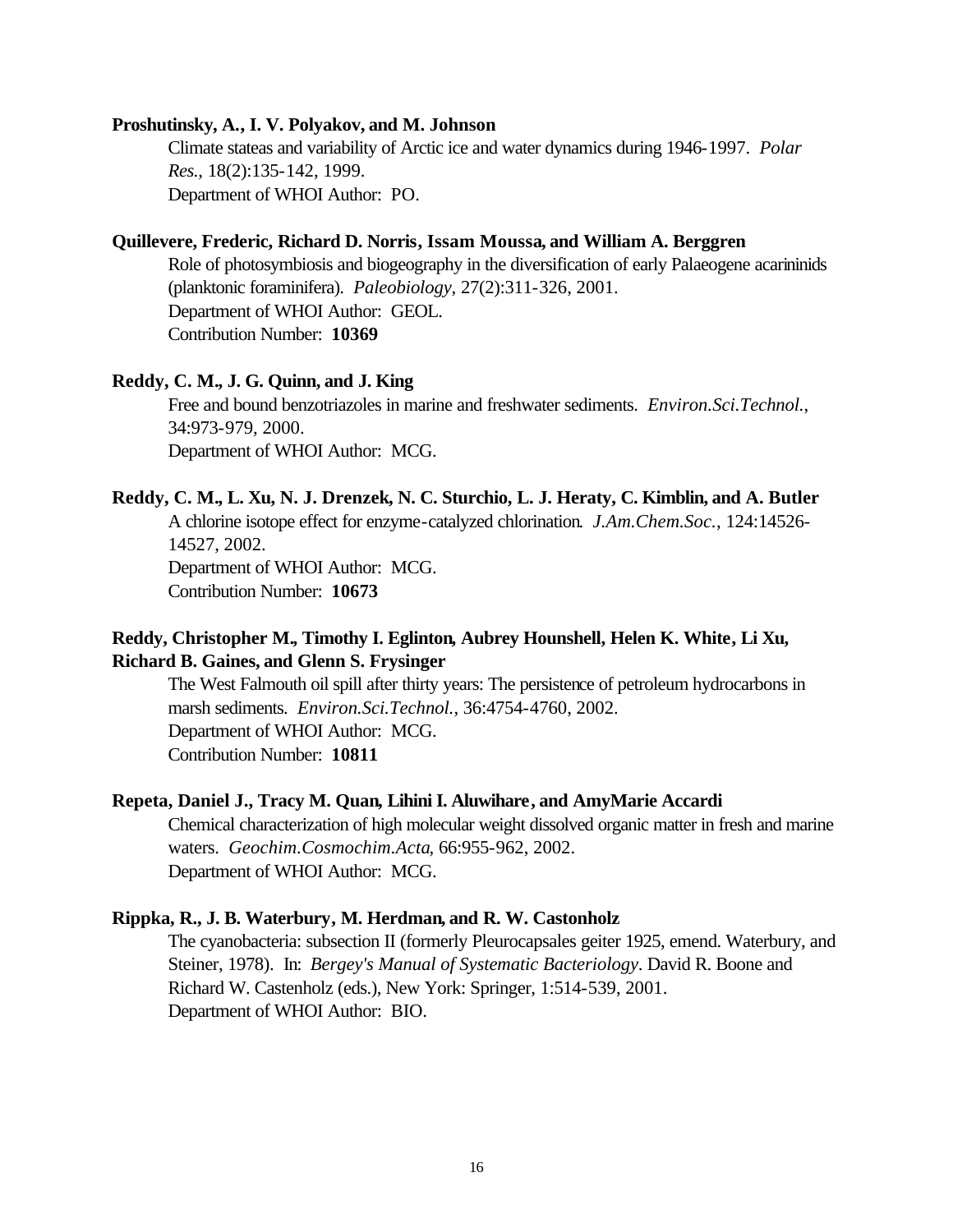#### **Rohl, U., T. J. Bralower, R. D. Norris, and G. Wefer**

New chronology for the late Paleocene thermal maximum and its environmental implications. *Geology*, 28:927-930, 2000. Department of WHOI Author: GEOL.

# **Rosenthal, Y., G. P. Lohmann, K. C. Lohmann, and R. M. Sherrell**

Incorporation and preservation of Mg in *Globigerinoides sacculifer*: Implications for reconstructing the temperature and

<sup>18</sup>O/<sup>16</sup>O of seawater. *Paleoceanography*, 15(1):135-145, 2000. Department of WHOI Author: GEOL.

Contribution Number: **9943**

# **Rutgers van der Loeff, Michiel, Ken Buesseler, Uli Bathmann, Inga Hense, and John Andrews**

Comparison of carbon and opal export rates between summer and spring bloom periods in the region of the Antarctic Polar Front, SE Atlantic. *Deep-Sea Res.II*, 49:3849-3869, 2002. Department of WHOI Author: MCG. Contribution Number: **10730**

#### **Sancho, Gorka**

Predatory behaviors of *Caranx melampygus* (Carangidae) feeding on spawning reef fishes: A novel ambushing strategy. *Bull.Mar.Sci.*, 66(2):487-496, 2000. Department of WHOI Author: BIO. Contribution Number: **10122**

# **Sassen, R., S. L. Losh, L. Cathles, III, H. H. Roberts, J. K. Whelan, A. V. Milkov, S. T Sweet, and D. A. DeFreitas**

Massive vein-filling gas hydrate: Relation to ongoing gas migration from the deep subsurface in the Gulf of Mexico. *Mar.Pet.Geol.*, 18:551-560, 2001. Department of WHOI Author: MCG.

#### **Schander, Christoffer, Jacobus J. van Aartsen, and James X. Corgan**

Families and genera of the Pyramidelloidea (mollusca: gasropoda). *Boll.Malacol.*, 34(9- 12):145-166, 1999. Department of WHOI Author: BIO. Contribution Number: **9986**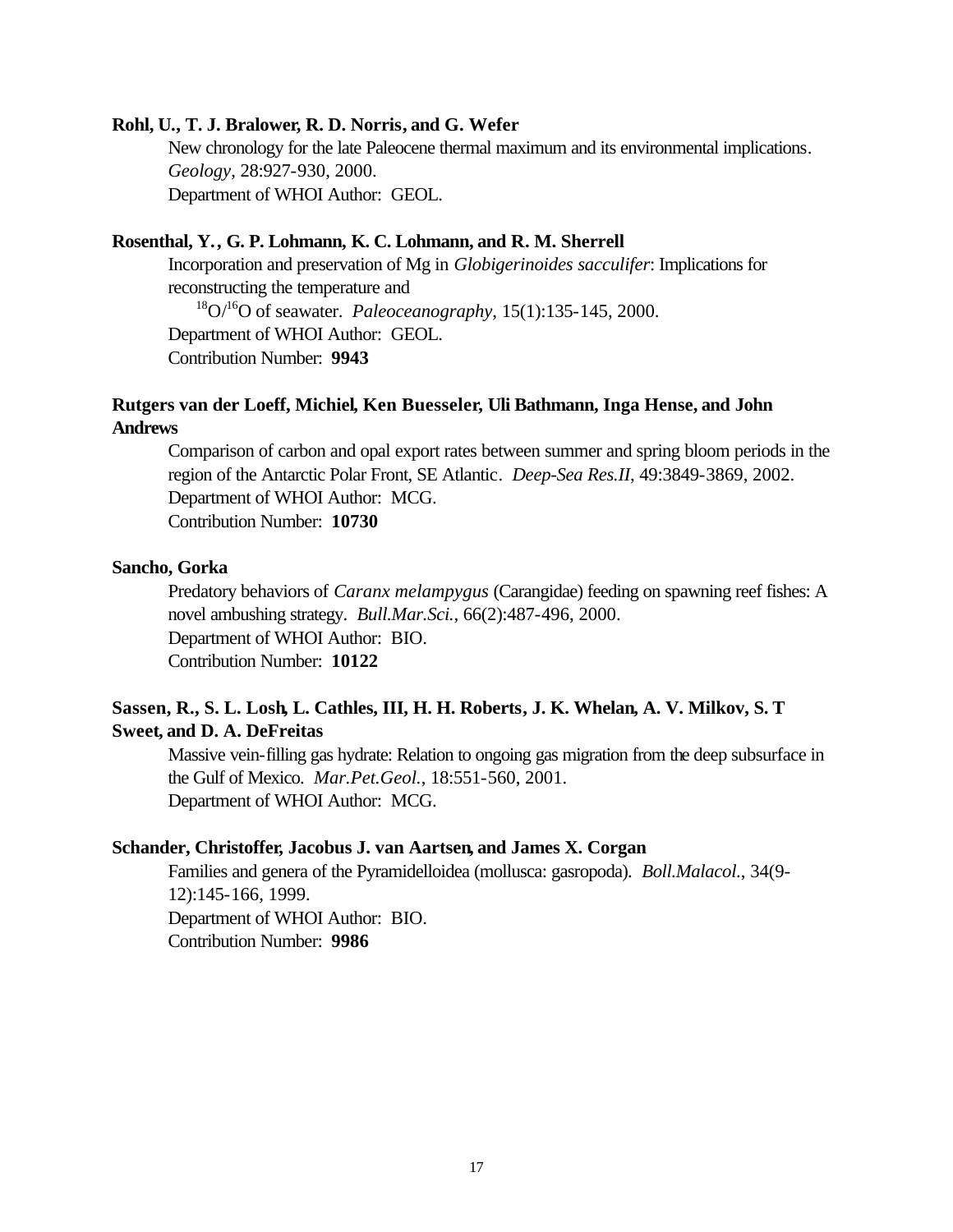#### **Scheirer, Daniel S., Daniel J. Fornari, Susan E. Humphris, and Steve Lerner**

High-resolution seafloor mapping using the DSL-120 sonar system: Quantitative assessment of sidescan and phase-bathymetry data from the Lucky Strike segment of the Mid-Atlantic Ridge. *Mar.Geophys.Res.*, 21(1/2):121-142, 2000. Department of WHOI Author: GEOL. AOPE. Contribution Number: **10107**

# **Schouten, Hans and Charles R. Denham**

Comparison of volcanic construction in the Troodos ophiolite and ocean crust using paleomagnetic inclinations from Cyprus Crustal Study Project (CCSP) CY-1A and Ocean Drilling Program (ODP) 504B drill cores. In: *Ophiolites and Oceanic Crust: New Insights From Field Studies and the Ocean Drilling Program.* Yildirim Dilek et al. (eds.), Boulder, Colo.: Geological Society of America, :181-194, 2000. Department of WHOI Author: GEOL. Contribution Number: **10111**

#### **Schultz, Richard A.**

Localization of bedding-plane slip and backthrust faults above blind thrust faults: Keys to wrinkle ridge structure. *J.Geophys.Res.*, 105(E5):12035-12052, 2000. Department of WHOI Author: GEOL. Contribution Number: **10145**

#### **Sell, Anne F., Donna van Keuren, and Laurence P. Madin**

Predation by omnivorous copepods on early developmental stages of Calanus finmarchicus and Pseudocalanus spp. *Limnol.Oceanogr.*, 46(4):953-959, 2001. Department of WHOI Author: BIO. Contribution Number: **10259**

# **Sheremet, A., R. T. Guza, S. Elgar, and T. H. C. Herbers**

Observations of nearshore infragravity waves: Seaward and shoreward propagating components. *J.Geophys.Res.*, 107(C8),3095,doi:10.1029/2001JC000970, 2002. Department of WHOI Author: AOPE. Contribution Number: **10453A**

#### **Sherman, Jeff, Russ E. Davis, W. B. Owens, and J. Valdes**

The autonomous underwater glider 'spray'. *IEEE J.Oceanic Eng.*, 26(4):437-446, 2001. Department of WHOI Author: PO. Contribution Number: **10214**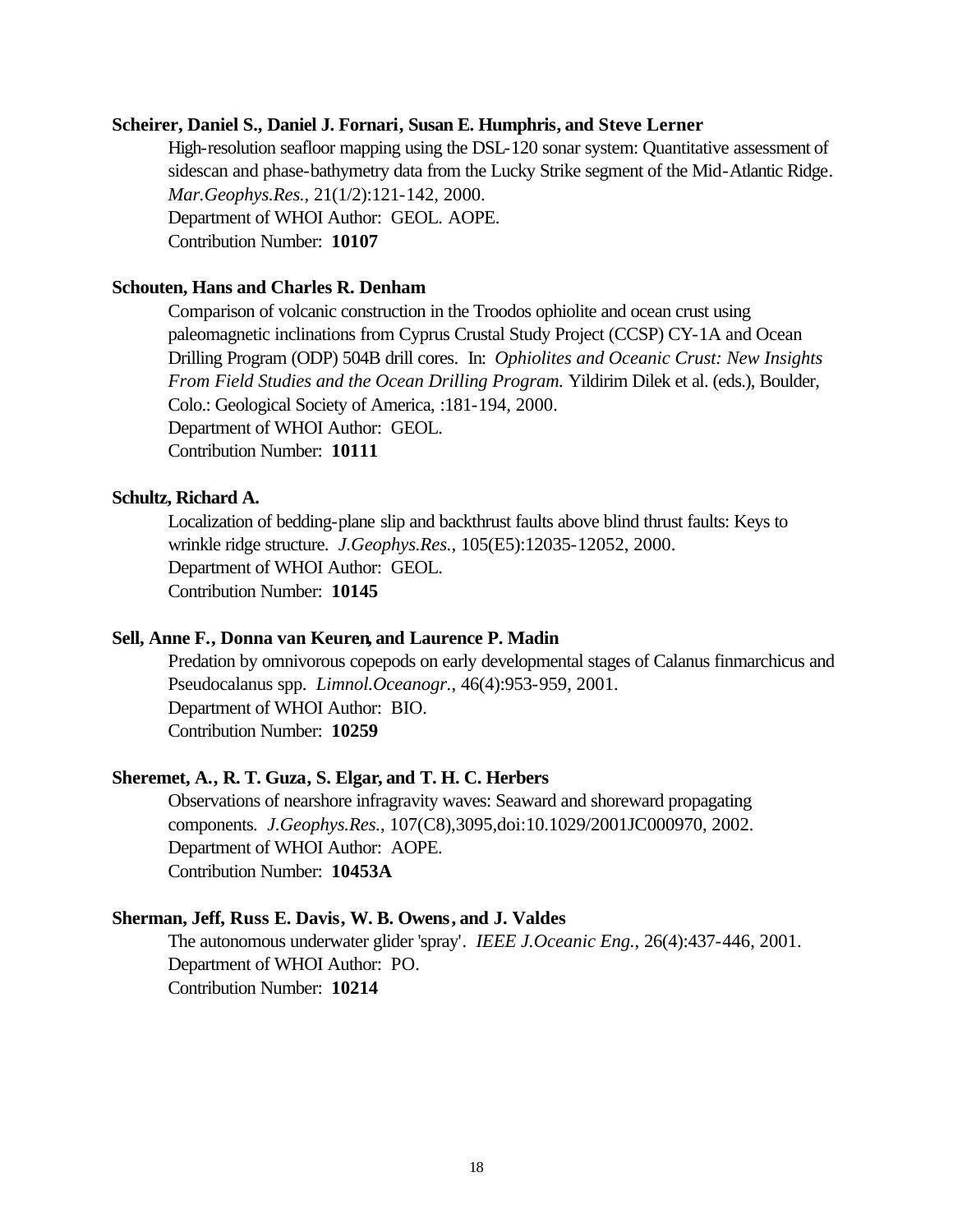# **Singh, Hanumant, James Bellingham, Franz Hover, Steve Lerner, Bradley A. Moran, Keith von der Heydt, and Dana Yoerger**

Docking for an autonomous ocean sampling network. *IEEE J.Oceanic Eng.*, 26(4):498-514, 2001.

Department of WHOI Author: AOPE. Contribution Number: **10564**

# **Skovgaard, Anna Cecilie, Michael Storey, Joel Baker, Jerzy Blusztajn, and Stan R. Hart**

Osmium - oxygen isotopic evidence for a recycled and strongly depleted component in the Iceland mantle plume. *Earth Planet.Sci.Lett.*, 194:259-275, 2001. Department of WHOI Author: GEOL. Contribution Number: **10557**

# **Smith, Deborah K., Maya Tolstoy, Christopher G. Fox, DelWayne R. Bohnenstiehl, Haru Matsumoto, and Matthew J. Fowler**

Hydroacoustic monitoring of seismicity at the slow-spreading Mid-Atlantic. *Geophys.Res.Lett.*, 29(11),1518,doi:10.1029/2001GL013912, 2002. Department of WHOI Author: GEOL. Contribution Number: **10536**

#### **Sohn, R. A. and J. A. Hildebrand**

Hydroacoustic earthquake detection in the Arctic Basin with the Spinnaker Array. *Bull.Seismol.Soc.Am.*, 91(3):572-579, 2001. Department of WHOI Author: GEOL.

## **Solow, Andrew R.**

A comment on testing for a decline in Upper Cretaceous dinosaur diversity. *Biometrics*, 56(4):1272-1273, 2000. Department of WHOI Author: MPC. Contribution Number: **10300**

#### **Solow, Andrew R.**

A comment on two models of the remigration interval in marine turtles. *J.Theor.Biol.*, 209(3):371-372, 2001. Department of WHOI Author: MPC. Contribution Number: **10345**

# **Solow, Andrew R., Andrew Beet, and Diane Cowan**

Optimal seasonal sampling for estimating an interannual trend. *Isr.J.Zool.*, 46:351-354, 2000. Department of WHOI Author: MPC. Contribution Number: **10299**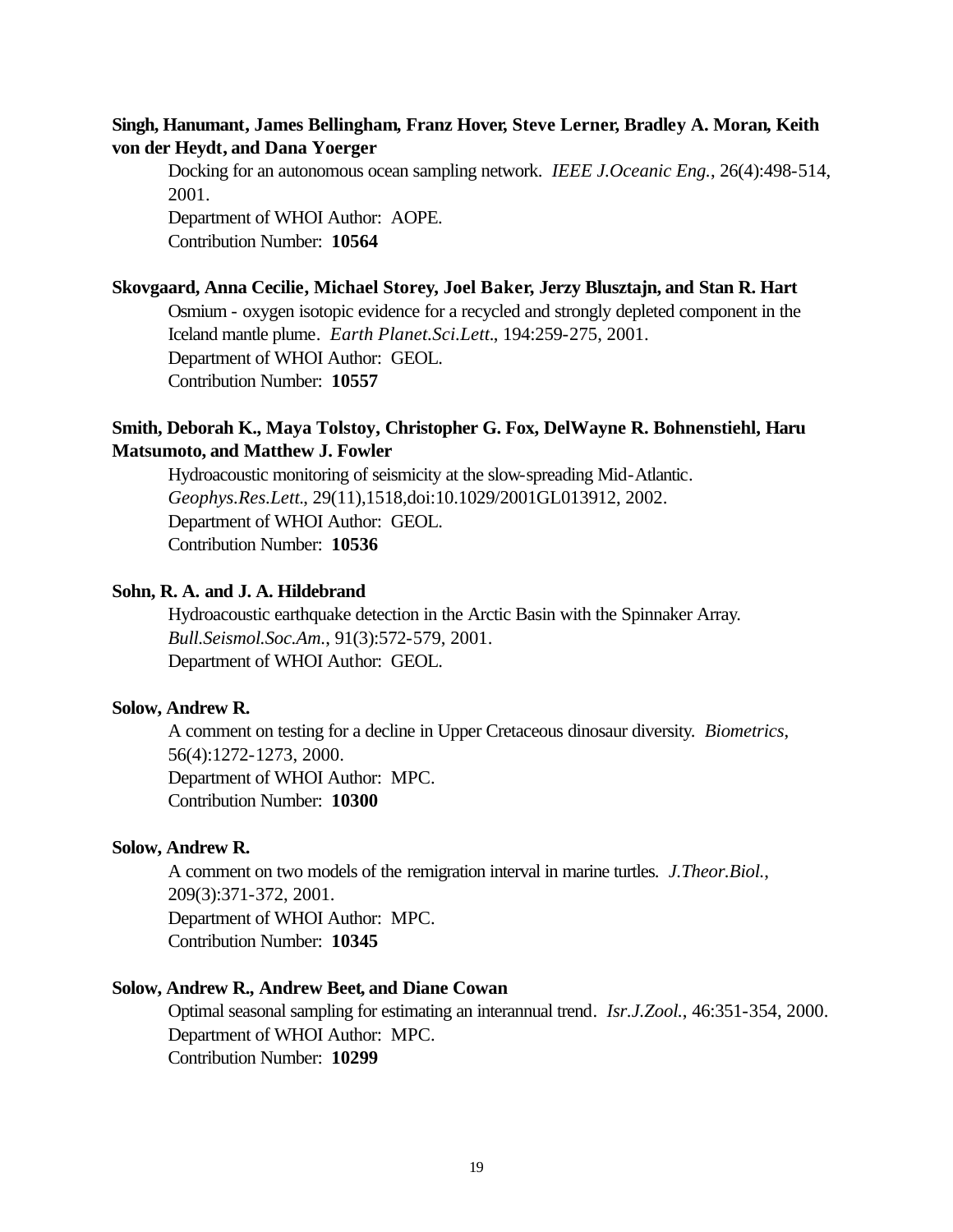#### **Solow, Andrew R.**

Testing for a temperature effect on an early catch record. *Clim.Change*, 49:359-366, 2001. Department of WHOI Author: MPC. Contribution Number: **9989**

#### **Sosik, Heidi M. and Robert J. Olson**

Phytoplankton and iron limitation of photosynthetic efficiency in the Southern Ocean during late summer. *Deep-Sea Res.I*, 49:1125-1216, 2002. Department of WHOI Author: BIO. Contribution Number: **10509**

# **Stegeman, John J., Jennifer J. Schlezinger, Donald E. Tillitt, and James E. Craddock**

Cytochrome P450 1A expression in midwater fishes: Potential effects of chemical contaminants in remote oceanic zones. *Environ.Sci.Technol.*, 35:54-62, 2001. Department of WHOI Author: BIO. Contribution Number: **10003**

# **Stern, Melvin E. and Karl R. Helfrich**

Propagation of a finite amplitude potential vorticity front along the wall of a stratified fluid. *J.Fluid Mech.*, 468:179-204, 2002. Department of WHOI Author: PO. Contribution Number: **10584**

# **Stokey, R., B. Allen, T. Austin, N. Forrester, M. Purcell, and C. von Alt**

Enabling technologies for REMUS docking: An integral component of an autonomous oceansampling network. *IEEE J.Oceanic Eng.*, 26(4):487-497, 2001. Department of WHOI Author: AOPE.

# **Tamburini, Federica, Sylvain Huon, Philipp Steinmann, Francis E. Grousset, Thierry Adatte, and Karl B. Follmi**

Dysaerobic conditions during Heinrich events 4 and 5L Evidence from phosphorus distribution in a North Atlantic deep-sea core. *Geochim.Cosmochim.Acta*, 66(23):4069-4083, 2002. Department of WHOI Author: MCG.

# **Teske, Andreas P. and David A. Stahl**

Microbial mats and biofilms: Evolution, structure, and function of fixed microbial communities. In: *Biodiversity of Microbial Life Foundation of Earth's Biosphere.* James T. Staley, Anna-Louise Reysenbach (eds.), New York: Wiley-Liss, :49-100, 2002. Department of WHOI Author: BIO. Contribution Number: **10399**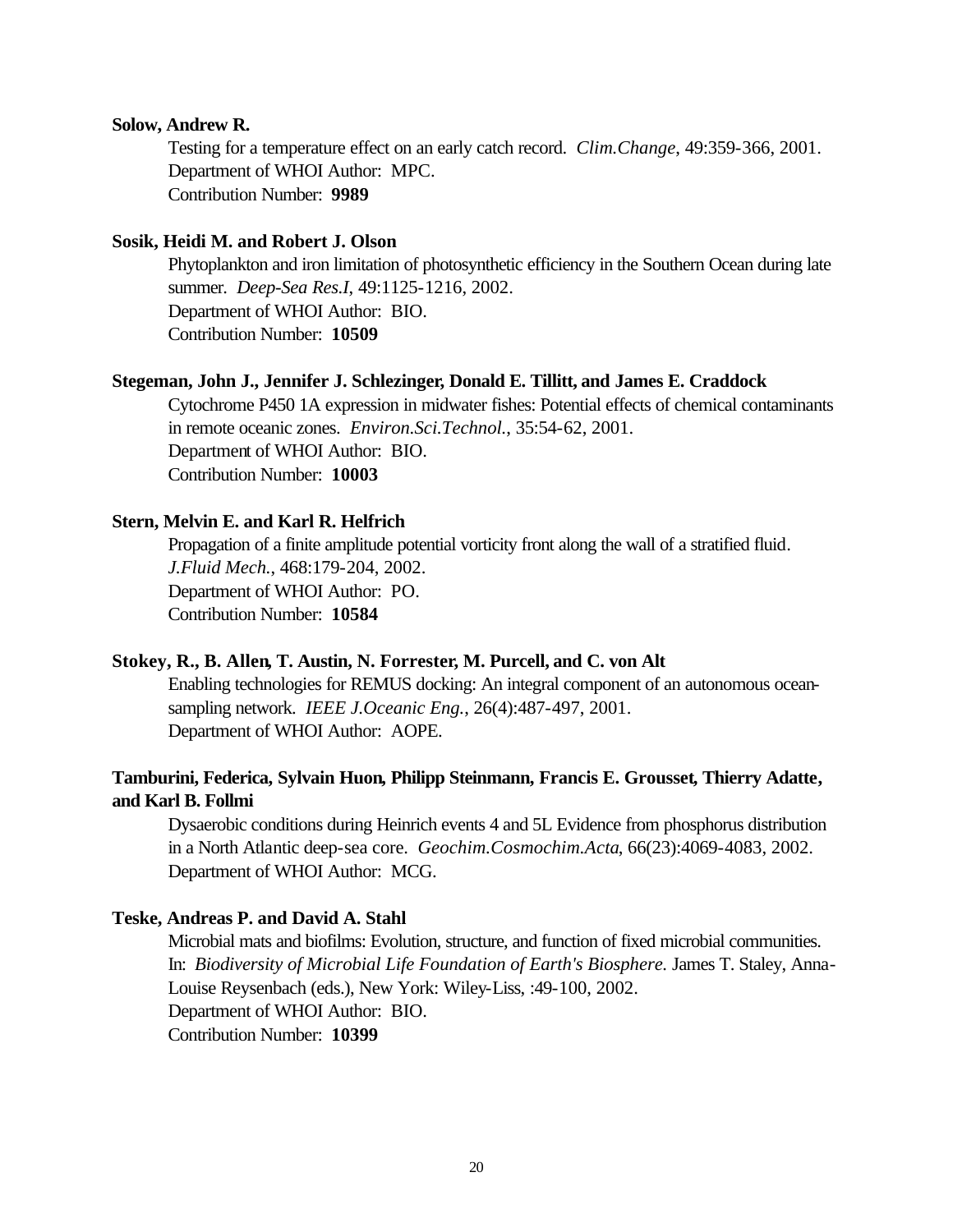# **Testa, Jeremy, Matthew A. Charette, Edward R. Sholkovitz, Matt C. Allen, Adam Rago, and Craig W. Herbold**

Dissolved iron cycling in the subterranean estuary of a coastal bay: Waquoit Bay, Massachusetts. *Biol.Bull.*, 203:255-256, 2002. Department of WHOI Author: MCG.

# **Thomas, Rebecca E., Kurt M. Fristrup, and Peter L. Tyack**

Linking the sounds of dolphins to their locations and behavior using video and multichannel acoustic recordings. *J.Acoust.Soc.Am.*, 112(4):1692-1701, 2002. Department of WHOI Author: BIO. Contribution Number: **10444**

# **Tivey, M.K., K. Bemis, A. M. Bradley, J. Butterfield, J. R. Delaney, K. Ding, R. P. Dziak, C. Fisher, C. G. Fox, S. Hautala, D. Jackson, H. W. Jannasch, H. P. Johnson, S. K. Juniper, D. Kadko, D. S. Kelley, M. Lilley, R. E. McDuff, P. Rona, and J. Sarrazin**

The RIDGE endeavour segment seafloor observatory: Recent successes and an overview of coordinated experiements for Y2K. *RIDGE Events*, 11(1):10-17, 2001. Department of WHOI Author: MCG.

#### **Tyack, P. L. and C. W. Clark**

Communication and acoustic behavior of dolphins and whales. In: *Hearing by Whales and Dolphins.* Whitlow W.L. Au, Arthur N. Popper, Richard R. Fay, (eds.), New York : Springer, :156-224, 2000.

Department of WHOI Author: BIO. Contribution Number: **10184**

# **Verity, P. G., J. E. Bauer, C. N. Flagg, D. J. DeMaster, and D. J. Repeta**

The Ocean Margins Program: An interdisciplinary study of carbon sources, transformations, and sinks in a temperate continental margin sysyem. *Deep-Sea Res.II*, 49:4273-4295, 2002. Department of WHOI Author: MCG.

#### **Vlahos, P., R. F. Chen, and D. J. Repeta**

Dissolved organic carbon in the Mid Atlantic Bight. *Deep-Sea Res.II*, 49:4369-4385, 2002. Department of WHOI Author: MCG.

#### **Wallbridge, S., G. Voulgaris, B. N. Tomlinson, and M. B. Collins**

Initial motion and pivoting characteristics of sand particles in uniform and heterogeneous beds: Experiments and modelling. *Sedimentology*, 46(1):17-32, 1999. Department of WHOI Author: GEOL. Contribution Number: **9646**